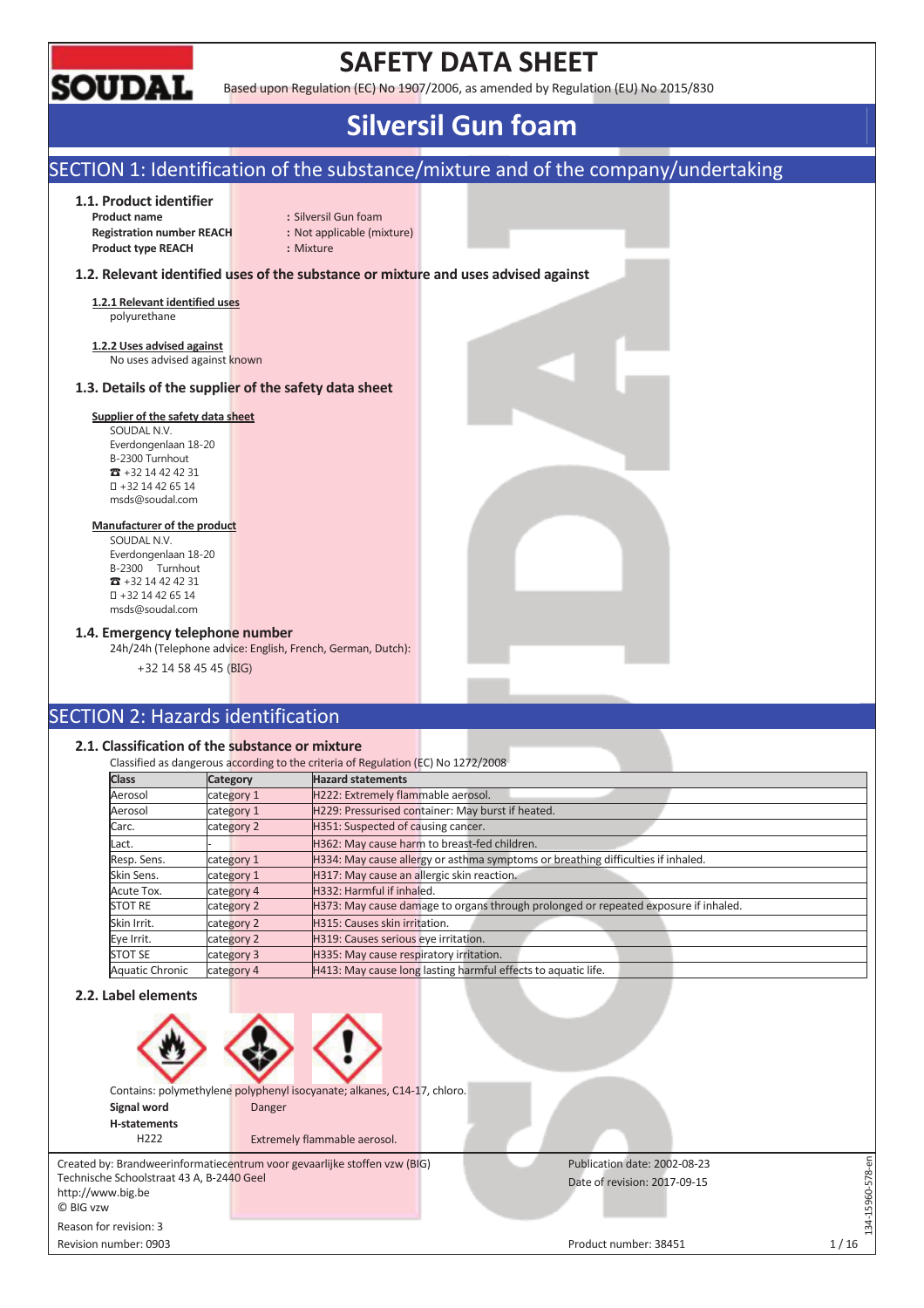| H229                            | Pressurised container: May burst if heated.                                                        |
|---------------------------------|----------------------------------------------------------------------------------------------------|
| H351                            | Suspected of causing cancer.                                                                       |
| H362                            | May cause harm to breast-fed children.                                                             |
| H334                            | May cause allergy or asthma symptoms or breathing difficulties if inhaled.                         |
| H317                            | May cause an allergic skin reaction.                                                               |
| H332                            | Harmful if inhaled.                                                                                |
| H373                            | May cause damage to organs through prolonged or repeated exposure if inhaled.                      |
| H315                            | Causes skin irritation.                                                                            |
| H319                            | Causes serious eye irritation.                                                                     |
| H335                            | May cause respiratory irritation.                                                                  |
| H413                            | May cause long lasting harmful effects to aquatic life.                                            |
| <b>P-statements</b>             |                                                                                                    |
| P101                            | If medical advice is needed, have product container or label at hand.                              |
| P102                            | Keep out of reach of children.                                                                     |
| P210                            | Keep away from heat, hot surfaces, sparks, open flames and other ignition sources. No smoking.     |
| P211                            | Do not spray on an open flame or other ignition source.                                            |
| P251                            | Do not pierce or burn, even after use.                                                             |
| $P308 + P313$                   | IF exposed or concerned: Get medical advice/attention.                                             |
| P405                            | Store locked up.                                                                                   |
| $P410 + P412$                   | Protect from sunlight. Do not expose to temperatures exceeding 50 °C/122°F.                        |
| P501                            | Dispose of contents/container in accordance with local/regional/national/international regulation. |
| <b>Supplemental information</b> |                                                                                                    |

- Persons already sensitised to diisocyanates may develop allergic reactions when using this product.
- Persons suffering from asthma, eczema or skin problems should avoid contact, including dermal contact, with this product. - This product should not be used under conditions of poor ventilation unless a protective mask with an appropriate gas filter (i.e. type A1 according to standard EN 14387) is used.

### **2.3. Other hazards**

Gas/vapour spreads at floor level: ignition hazard

### SECTION 3: Composition/information on ingredients

### **3.1. Substances**

Not applicable

### **3.2. Mixtures**

| <b>Name</b><br><b>REACH Registration No</b> |  | <b>CAS No</b><br><b>EC No</b> |  | Conc. (C)                                                                                                                                           | <b>Classification according to CLP Note</b>                                                                                                                                       |                   | <b>Remark</b> |
|---------------------------------------------|--|-------------------------------|--|-----------------------------------------------------------------------------------------------------------------------------------------------------|-----------------------------------------------------------------------------------------------------------------------------------------------------------------------------------|-------------------|---------------|
| polymethylene polyphenyl isocyanate         |  | 9016-87-9                     |  | C > 25%                                                                                                                                             | Carc. 2; H351<br>Resp. Sens. 1; H334<br>Skin Sens. 1; H317<br>Acute Tox. 4; H332<br><b>STOT RE 2; H373</b><br>Skin Irrit. 2; H315<br>Eye Irrit. 2; H319<br><b>STOT SE 3; H335</b> | (1)(2)(8)(10)(18) | Polymer       |
| isobutane<br>01-2119485395-27               |  | 75-28-5<br>200-857-2          |  | 1% <c<10%< td=""><td>Flam. Gas 1; H220<br/>Press. Gas - Liquefied gas;<br/><b>H280</b></td><td>(1)(2)(10)</td><td>Propellant</td></c<10%<>          | Flam. Gas 1; H220<br>Press. Gas - Liquefied gas;<br><b>H280</b>                                                                                                                   | (1)(2)(10)        | Propellant    |
| propane<br>01-2119486944-21                 |  | 74-98-6<br>200-827-9          |  | 1% <c<10%< td=""><td>Flam. Gas 1; H220<br/>Press. Gas - Liquefied gas;<br/>H280</td><td>(1)(2)(10)</td><td>Propellant</td></c<10%<>                 | Flam. Gas 1; H220<br>Press. Gas - Liquefied gas;<br>H280                                                                                                                          | (1)(2)(10)        | Propellant    |
| dimethyl ether<br>01-2119472128-37          |  | 115-10-6<br>204-065-8         |  | 1% <c<20%< td=""><td>Flam. Gas 1; H220<br/>Press. Gas - Liquefied gas;<br/>H<sub>280</sub></td><td>(1)(2)(10)</td><td>Propellant</td></c<20%<>      | Flam. Gas 1; H220<br>Press. Gas - Liquefied gas;<br>H <sub>280</sub>                                                                                                              | (1)(2)(10)        | Propellant    |
| alkanes, C14-17, chloro<br>01-2119519269-33 |  | 85535-85-9<br>287-477-0       |  | 2.5% <c<20%lact.; h362<="" td=""><td>Aquatic Acute 1; H400<br/>Aquatic Chronic 1; H410</td><td>(1)(2)(8)(10)</td><td>Constituent</td></c<20%lact.;> | Aquatic Acute 1; H400<br>Aquatic Chronic 1; H410                                                                                                                                  | (1)(2)(8)(10)     | Constituent   |
| (1,3-butadiene, conc<0.1%)                  |  |                               |  |                                                                                                                                                     |                                                                                                                                                                                   |                   |               |

(18) Polymethylene polyphenyl isocyanate, contains > 0.1% MDI-isomers

(1) For H-statements in full: see heading 16

(2) Substance with a Community workplace exposure limit

(8) Specific concentration limits, see heading 16

(10) Subject to restrictions of Annex XVII of Regulation (EC) No. 1907/2006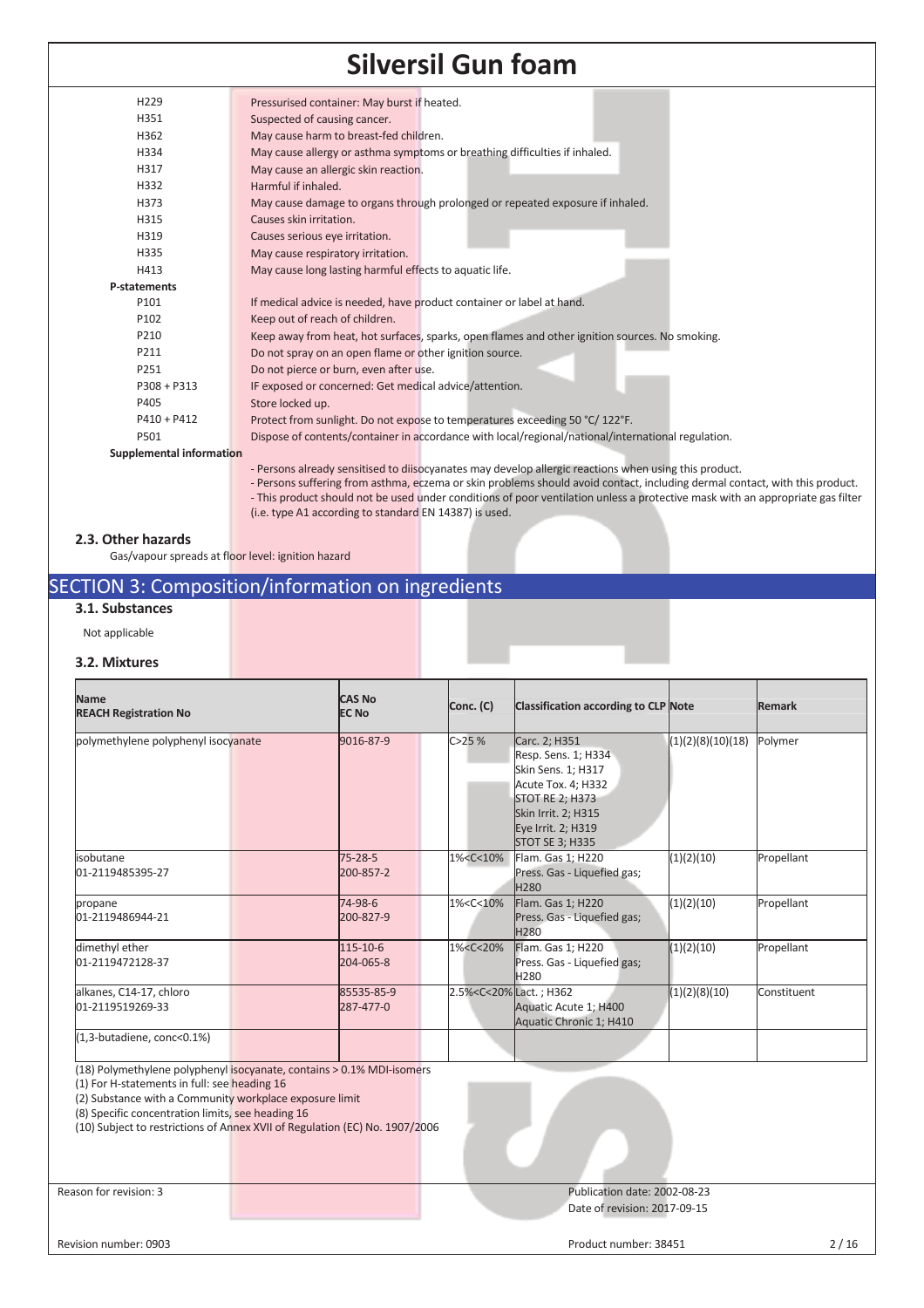### SECTION 4: First aid measures

### **4.1. Description of first aid measures**

#### **General:**

Check the vital functions. Unconscious: maintain adequate airway and respiration. Respiratory arrest: artificial respiration or oxygen. Cardiac arrest: perform resuscitation. Victim conscious with laboured breathing: half-seated. Victim in shock: on his back with legs slightly raised. Vomiting: prevent asphyxia/aspiration pneumonia. Prevent cooling by covering the victim (no warming up). Keep watching the victim. Give psychological aid. Keep the victim calm, avoid physical strain. Depending on the victim's condition: doctor/hospital.

#### **After inhalation:**

Remove the victim into fresh air. Respiratory problems: consult a doctor/medical service.

#### **After skin contact:**

Wash immediately with lots of water. Take victim to a doctor if irritation persists.

#### **After eye contact:**

Rinse immediately with plenty of water. Remove contact lenses, if present and easy to do. Continue rinsing. Do not apply neutralizing agents. Take victim to an ophthalmologist if irritation persists.

#### **After ingestion:**

Rinse mouth with water. Immediately after ingestion: give lots of water to drink. Do not induce vomiting. Consult a doctor/medical service if you feel

#### $\ddot{\phantom{1}}$ **4.2. Most important symptoms and effects, both acute and delayed**

### **4.2.1 Acute symptoms**

### **After inhalation:**

Dry/sore throat. Coughing. Irritation of the respiratory tract. Irritation of the nasal mucous membranes. Runny nose. FOLLOWING SYMPTOMS MAY APPEAR LATER: Possible inflammation of the respiratory tract. Risk of lung oedema. Respiratory difficulties.

**After skin contact:**  Tingling/irritation of the skin. **After eye contact:** 

Irritation of the eye tissue. Lacrimation. **After ingestion:** 

- Not applicable.
- **4.2.2 Delayed symptoms**  No effects known.

**4.3. Indication of any immediate medical attention and special treatment needed**

If applicable and available it will be listed below.

### SECTION 5: Firefighting measures

### **5.1. Extinguishing media**

### **5.1.1 Suitable extinguishing media:**

Small fire: Quick-acting ABC powder extinguisher, Quick-acting BC powder extinguisher.

### **5.1.2 Unsuitable extinguishing media:**

Small fire: Quick-acting CO2 extinguisher, Water (water can be used to control jet flame), Foam. Major fire: Water (water can be used to control jet flame), Foam.

### **5.2. Special hazards arising from the substance or mixture**

On burning: release of toxic and corrosive gases/vapours (nitrous vapours, hydrogen chloride, carbon monoxide - carbon dioxide). Pressurised container: May burst if heated. May polymerize on exposure to temperature rise. On heating: release of toxic/combustible gases/vapours (hydrogen cyanide).

### **5.3. Advice for firefighters**

### **5.3.1 Instructions:**

If exposed to fire cool the closed containers by spraying with water. Physical explosion risk: extinguish/cool from behind cover. Do not move the load if exposed to heat. After cooling: persistant risk of physical explosion. Dilute toxic gases with water spray. Take account of toxic/corrosive precipitation water. Take account of environmentally hazardous firefighting water. Use water moderately and if possible collect or contain it.

### **5.3.2 Special protective equipment for fire-fighters:**

Gloves. Protective goggles. Head/neck protection. Protective clothing. Heat/fire exposure: compressed air/oxygen apparatus.

### SECTION 6: Accidental release measures

### **6.1. Personal precautions, protective equipment and emergency procedures**

Stop engines and no smoking. No naked flames or sparks. Spark- and explosionproof appliances and lighting equipment.

### **6.1.1 Protective equipment for non-emergency personnel**

### See heading 8.2

### **6.1.2 Protective equipment for emergency responders**

Gloves. Protective goggles. Head/neck protection. Protective clothing.

### Suitable protective clothing

See heading 8.2

### **6.2. Environmental precautions**

Dam up the solid spill. Use appropriate containment to avoid environmental contamination.

Reason for revision: 3 Publication date: 2002-08-23 Date of revision: 2017-09-15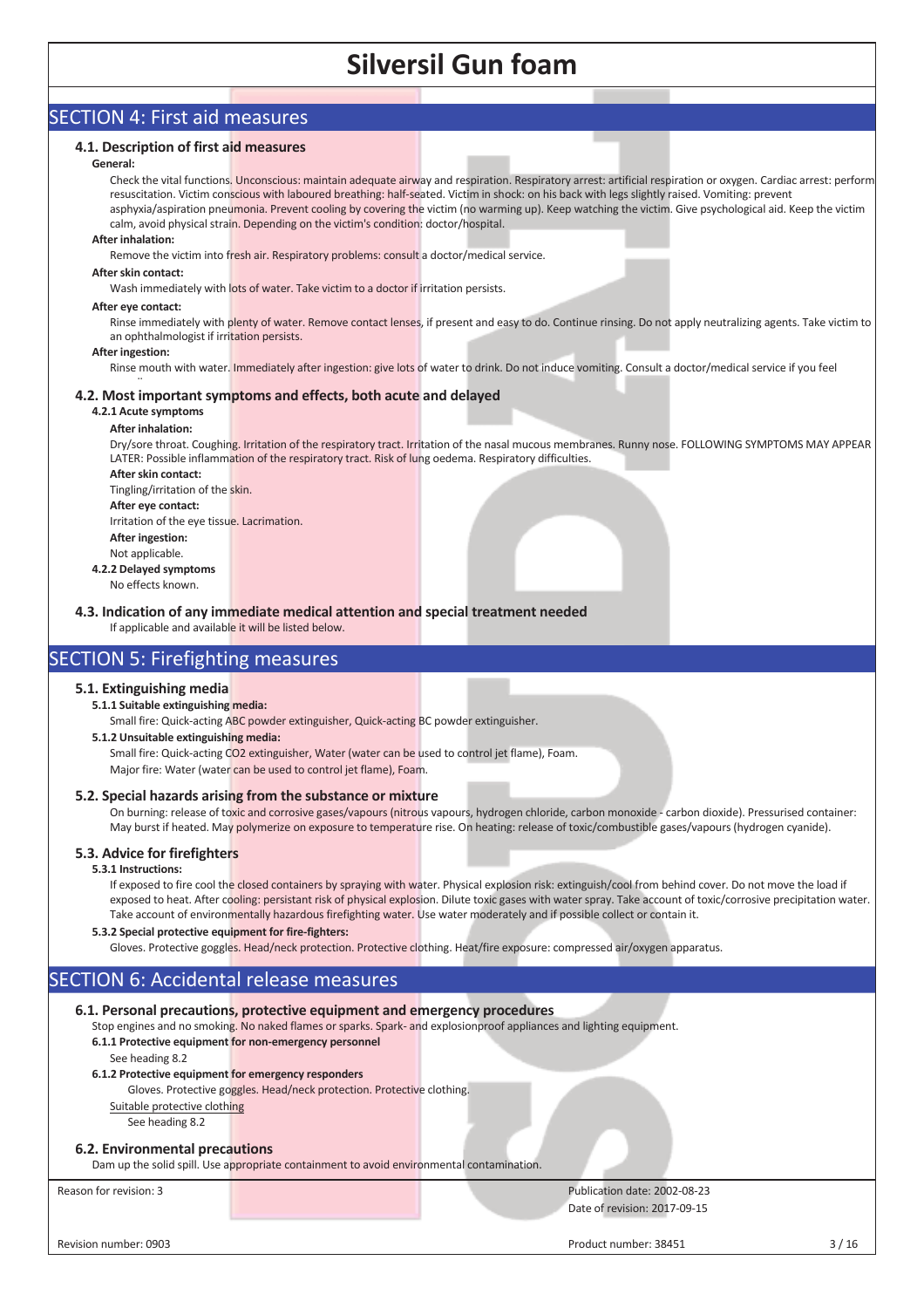**6.3. Methods and material for containment and cleaning up**

Allow product to solidify and remove it by mechanical means. Carefully collect the spill/leftovers. Clean (treat) contaminated surfaces with acetone. Take collected spill to manufacturer/competent authority. Wash clothing and equipment after handling.

### **6.4. Reference to other sections**

See heading 13.

### SECTION 7: Handling and storage

The information in this section is a general description. If applicable and available, exposure scenarios are attached in annex. Always use the relevant exposure scenarios that correspond to your identified use.

### **7.1. Precautions for safe handling**

Use spark-/explosionproof appliances and lighting system. Keep away from naked flames/heat. Keep away from ignition sources/sparks. Observe very strict hygiene - avoid contact. Remove contaminated clothing immediately.

### **7.2. Conditions for safe storage, including any incompatibilities**

#### **7.2.1 Safe storage requirements:**

Storage temperature: < 50 °C. Store in a cool area. Keep out of direct sunlight. Store in a dry area. Ventilation at floor level. Fireproof storeroom. Unauthorized persons are not admitted. Meet the legal requirements. Max. storage time: 1 year(s).

#### **7.2.2 Keep away from:**

Heat sources, ignition sources, (strong) acids, (strong) bases.

**7.2.3 Suitable packaging material:**  Aerosol.

### **7.2.4 Non suitable packaging material:**

No data available

### **7.3. Specific end use(s)**

If applicable and available, exposure scenarios are attached in annex. See information supplied by the manufacturer.

### SECTION 8: Exposure controls/personal protection

### **8.1. Control parameters**

### **8.1.1 Occupational exposure**

### **a) Occupational exposure limit values**

If limit values are applicable and available these will be listed below.

| Dimethylether                              | Time-weighted average exposure limit 8 h (Indicative occupational<br>exposure limit value)            | 1000 ppm                  |
|--------------------------------------------|-------------------------------------------------------------------------------------------------------|---------------------------|
|                                            | Time-weighted average exposure limit 8 h (Indicative occupational<br>exposure limit value)            | 1920 mg/m <sup>3</sup>    |
| <b>Belgium</b>                             |                                                                                                       |                           |
| 4,4'-Diisocyanate de diphénylméthane (MDI) | Time-weighted average exposure limit 8 h                                                              | 0.005 ppm                 |
|                                            | Time-weighted average exposure limit 8 h                                                              | $0.052$ mg/m <sup>3</sup> |
| C <sub>4</sub>                             | Hydrocarbures aliphatiques sous forme gazeuse : (Alcanes C1- Time-weighted average exposure limit 8 h | 1000 ppm                  |
| Oxyde de diméthyle                         | Time-weighted average exposure limit 8 h                                                              | 1000 ppm                  |
|                                            | Time-weighted average exposure limit 8 h                                                              | 1920 mg/m <sup>3</sup>    |
| <b>The Netherlands</b>                     |                                                                                                       |                           |
| Dimethylether                              | Time-weighted average exposure limit 8 h (Public occupational<br>exposure limit value)                | 496 ppm                   |
|                                            | Time-weighted average exposure limit 8 h (Public occupational<br>exposure limit value)                | 950 mg/m $3$              |
|                                            | Short time value (Public occupational exposure limit value)                                           | 783 ppm                   |
|                                            | Short time value (Public occupational exposure limit value)                                           | $1500$ mg/m <sup>3</sup>  |
| <b>France</b>                              |                                                                                                       |                           |
| 4,4'-Diisocyanate de diphénylméthane       | Time-weighted average exposure limit 8 h (VL: Valeur non<br>réglementaire indicative)                 | $0.01$ ppm                |
|                                            | Time-weighted average exposure limit 8 h (VL: Valeur non<br>réglementaire indicative)                 | $0.1 \,\mathrm{mg/m^3}$   |
|                                            | Short time value (VL: Valeur non réglementaire indicative)                                            | $0.02$ ppm                |
|                                            | Short time value (VL: Valeur non réglementaire indicative)                                            | $0.2 \,\mathrm{mg/m^3}$   |
| Oxyde de diméthyle                         | Time-weighted average exposure limit 8 h (VRI: Valeur réglementaire<br>indicative)                    | 1000 ppm                  |
|                                            | Time-weighted average exposure limit 8 h (VRI: Valeur réglementaire<br>indicative)                    | 1920 mg/m $3$             |
| Germany                                    |                                                                                                       |                           |
| Reason for revision: 3                     | Publication date: 2002-08-23                                                                          |                           |
|                                            | Date of revision: 2017-09-15                                                                          |                           |
|                                            |                                                                                                       |                           |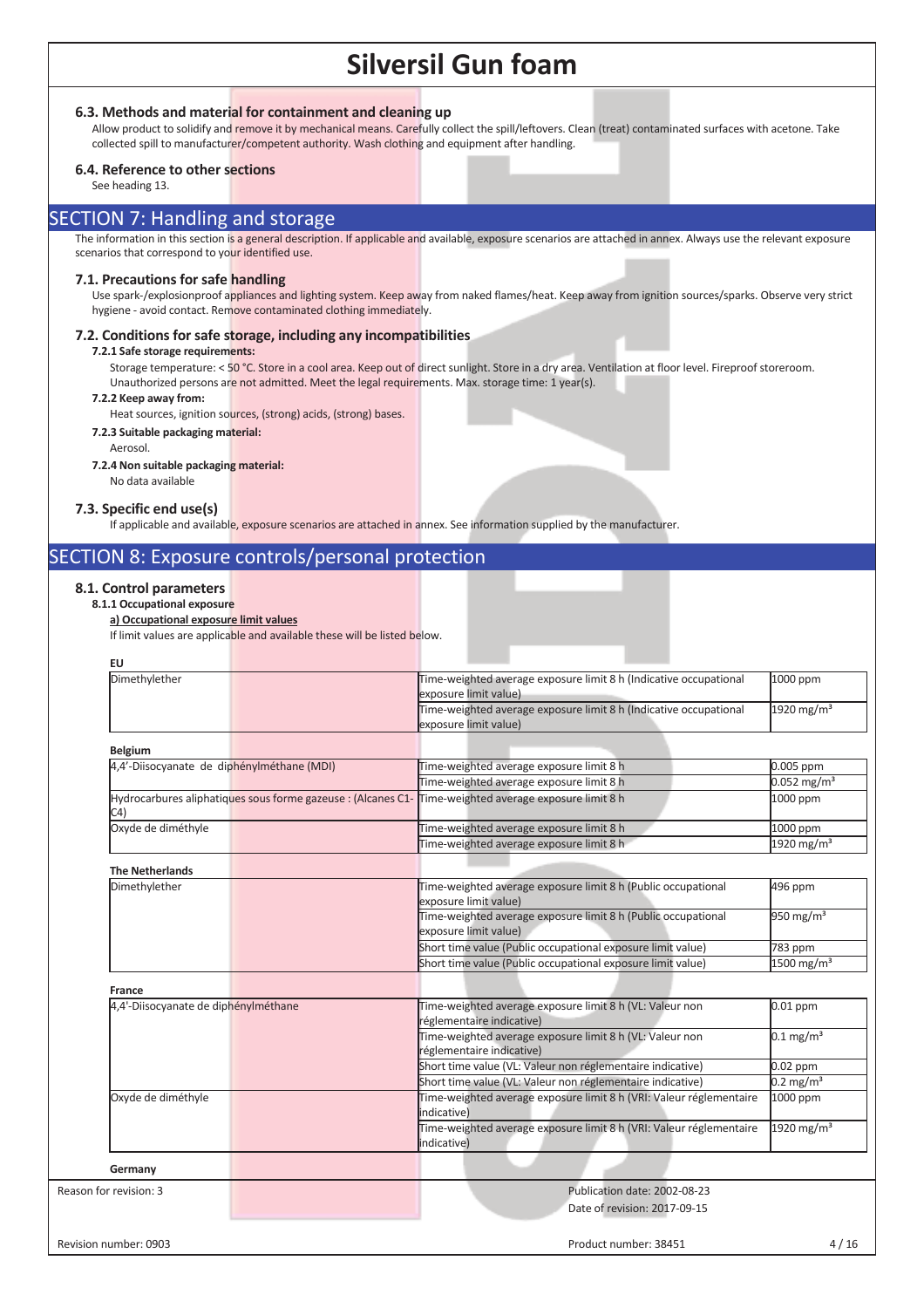| 4,4'-Methylendiphenyldiisocyanat                                                     |                                       |                                        |                                                                                                                                                                   |                          |
|--------------------------------------------------------------------------------------|---------------------------------------|----------------------------------------|-------------------------------------------------------------------------------------------------------------------------------------------------------------------|--------------------------|
|                                                                                      |                                       |                                        | Time-weighted average exposure limit 8 h (TRGS 900)                                                                                                               | $0.05$ mg/m <sup>3</sup> |
| Chloralkane, C14-17 (Chlorierte Paraffine C14-17)                                    |                                       |                                        | Time-weighted average exposure limit 8 h (TRGS 900)                                                                                                               | $0.3$ ppm                |
|                                                                                      |                                       |                                        | Time-weighted average exposure limit 8 h (TRGS 900)                                                                                                               | 6 mg/m <sup>3</sup>      |
| Dimethylether                                                                        |                                       |                                        | Time-weighted average exposure limit 8 h (TRGS 900)                                                                                                               | 1000 ppm                 |
|                                                                                      |                                       |                                        | Time-weighted average exposure limit 8 h (TRGS 900)                                                                                                               | 1900 mg/m <sup>3</sup>   |
| Isobutan                                                                             |                                       |                                        | Time-weighted average exposure limit 8 h (TRGS 900)                                                                                                               | 1000 ppm                 |
|                                                                                      |                                       |                                        | Time-weighted average exposure limit 8 h (TRGS 900)                                                                                                               | 2400 mg/m <sup>3</sup>   |
|                                                                                      |                                       |                                        |                                                                                                                                                                   | $0.05$ mg/m <sup>3</sup> |
| pMDI (als MDI berechnet)                                                             |                                       |                                        | Time-weighted average exposure limit 8 h (TRGS 900)                                                                                                               |                          |
| Propan                                                                               |                                       |                                        | Time-weighted average exposure limit 8 h (TRGS 900)                                                                                                               | 1000 ppm                 |
|                                                                                      |                                       |                                        | Time-weighted average exposure limit 8 h (TRGS 900)                                                                                                               | $1800 \,\mathrm{mg/m^3}$ |
| <b>UK</b>                                                                            |                                       |                                        |                                                                                                                                                                   |                          |
| Dimethyl ether                                                                       |                                       |                                        | Time-weighted average exposure limit 8 h (Workplace exposure limit                                                                                                | 400 ppm                  |
|                                                                                      |                                       | (EH40/2005))                           |                                                                                                                                                                   |                          |
|                                                                                      |                                       |                                        | Time-weighted average exposure limit 8 h (Workplace exposure limit                                                                                                | 766 mg/m <sup>3</sup>    |
|                                                                                      |                                       | (EH40/2005))                           |                                                                                                                                                                   |                          |
|                                                                                      |                                       |                                        | Short time value (Workplace exposure limit (EH40/2005))                                                                                                           | 500 ppm                  |
|                                                                                      |                                       |                                        | Short time value (Workplace exposure limit (EH40/2005))                                                                                                           | 958 mg/m <sup>3</sup>    |
|                                                                                      |                                       |                                        |                                                                                                                                                                   |                          |
| Isocyanates, all (as -NCO) Except methyl isocyanate                                  |                                       |                                        | Time-weighted average exposure limit 8 h (Workplace exposure limit                                                                                                | $0.02 \,\mathrm{mg/m^3}$ |
|                                                                                      |                                       | (EH40/2005))                           |                                                                                                                                                                   |                          |
|                                                                                      |                                       |                                        | Short time value (Workplace exposure limit (EH40/2005))                                                                                                           | $0.07 \,\mathrm{mg/m^3}$ |
| USA (TLV-ACGIH)                                                                      |                                       |                                        |                                                                                                                                                                   |                          |
| Butane, all isomers                                                                  |                                       | Short time value (TLV - Adopted Value) |                                                                                                                                                                   | 1000 ppm                 |
|                                                                                      |                                       |                                        |                                                                                                                                                                   |                          |
| Methylene bisphenyl isocyanate (MDI)                                                 |                                       |                                        | Time-weighted average exposure limit 8 h (TLV - Adopted Value)                                                                                                    | 0.005 ppm                |
| b) National biological limit values                                                  |                                       |                                        |                                                                                                                                                                   |                          |
| If limit values are applicable and available these will be listed below.             |                                       |                                        |                                                                                                                                                                   |                          |
| 8.1.2 Sampling methods                                                               |                                       |                                        |                                                                                                                                                                   |                          |
| <b>Product name</b>                                                                  |                                       | Test                                   | <b>Number</b>                                                                                                                                                     |                          |
|                                                                                      |                                       | <b>NIOSH</b>                           | 5521                                                                                                                                                              |                          |
| Isocyanates                                                                          |                                       |                                        |                                                                                                                                                                   |                          |
| Isocyanates                                                                          |                                       | <b>NIOSH</b>                           | 5522                                                                                                                                                              |                          |
| alkanes, C14-17, chloro<br><b>Effect level (DNEL/DMEL)</b>                           | <b>Type</b>                           |                                        | Value                                                                                                                                                             | <b>Remark</b>            |
| <b>DNEL</b>                                                                          | Long-term systemic effects inhalation |                                        | 6.7 mg/m <sup>3</sup>                                                                                                                                             |                          |
|                                                                                      | Long-term systemic effects dermal     |                                        | 47.9 mg/kg bw/day                                                                                                                                                 |                          |
|                                                                                      |                                       |                                        |                                                                                                                                                                   |                          |
|                                                                                      |                                       |                                        |                                                                                                                                                                   |                          |
| <b>DNEL/DMEL - General population</b>                                                |                                       |                                        |                                                                                                                                                                   |                          |
| alkanes, C14-17, chloro                                                              |                                       |                                        |                                                                                                                                                                   |                          |
| <b>Effect level (DNEL/DMEL)</b>                                                      | <b>Type</b>                           |                                        | Value                                                                                                                                                             | <b>Remark</b>            |
| <b>DNEL</b>                                                                          | Long-term systemic effects inhalation |                                        | 2 mg/m <sup>3</sup>                                                                                                                                               |                          |
|                                                                                      | Long-term systemic effects dermal     |                                        | 28.75 mg/kg bw/day                                                                                                                                                |                          |
|                                                                                      | Long-term systemic effects oral       |                                        | 0.58 mg/kg bw/day                                                                                                                                                 |                          |
| <b>PNEC</b>                                                                          |                                       |                                        |                                                                                                                                                                   |                          |
| alkanes, C14-17, chloro                                                              |                                       |                                        |                                                                                                                                                                   |                          |
| <b>Compartments</b>                                                                  | Value                                 |                                        | <b>Remark</b>                                                                                                                                                     |                          |
|                                                                                      |                                       |                                        |                                                                                                                                                                   |                          |
| Fresh water                                                                          |                                       | $1 \mu g/l$                            |                                                                                                                                                                   |                          |
| Marine water                                                                         |                                       | $0.2 \mu g / I$                        |                                                                                                                                                                   |                          |
| <b>STP</b>                                                                           |                                       | $80 \text{ mg/l}$                      |                                                                                                                                                                   |                          |
| Fresh water sediment                                                                 |                                       | 13 mg/kg sediment dw                   |                                                                                                                                                                   |                          |
| Marine water sediment                                                                |                                       | 2.6 mg/kg sediment dw                  |                                                                                                                                                                   |                          |
| Soil                                                                                 |                                       | 11.9 mg/kg soil dw                     |                                                                                                                                                                   |                          |
| Oral                                                                                 |                                       | 10 mg/kg food                          |                                                                                                                                                                   |                          |
| 8.1.5 Control banding                                                                |                                       |                                        |                                                                                                                                                                   |                          |
| If applicable and available it will be listed below.                                 |                                       |                                        |                                                                                                                                                                   |                          |
|                                                                                      |                                       |                                        |                                                                                                                                                                   |                          |
|                                                                                      |                                       |                                        |                                                                                                                                                                   |                          |
|                                                                                      |                                       |                                        | The information in this section is a general description. If applicable and available, exposure scenarios are attached in annex. Always use the relevant exposure |                          |
| scenarios that correspond to your identified use.                                    |                                       |                                        |                                                                                                                                                                   |                          |
| 8.2.1 Appropriate engineering controls                                               |                                       |                                        |                                                                                                                                                                   |                          |
| 8.2. Exposure controls                                                               |                                       |                                        |                                                                                                                                                                   |                          |
|                                                                                      |                                       |                                        | Use spark-/explosionproof appliances and lighting system. Keep away from naked flames/heat. Keep away from ignition sources/sparks. Measure the                   |                          |
| concentration in the air regularly.                                                  |                                       |                                        |                                                                                                                                                                   |                          |
| 8.2.2 Individual protection measures, such as personal protective equipment          |                                       |                                        |                                                                                                                                                                   |                          |
| Observe very strict hygiene - avoid contact. Do not eat, drink or smoke during work. |                                       |                                        |                                                                                                                                                                   |                          |
| a) Respiratory protection:                                                           |                                       |                                        |                                                                                                                                                                   |                          |
| Wear gas mask with filter type A if conc. in air > exposure limit.                   |                                       |                                        |                                                                                                                                                                   |                          |
| b) Hand protection:                                                                  |                                       |                                        |                                                                                                                                                                   |                          |
|                                                                                      |                                       |                                        |                                                                                                                                                                   |                          |
|                                                                                      |                                       |                                        | Publication date: 2002-08-23                                                                                                                                      |                          |
| Reason for revision: 3                                                               |                                       |                                        |                                                                                                                                                                   |                          |
|                                                                                      |                                       |                                        | Date of revision: 2017-09-15                                                                                                                                      |                          |
| Revision number: 0903                                                                |                                       |                                        | Product number: 38451                                                                                                                                             | $5/16$                   |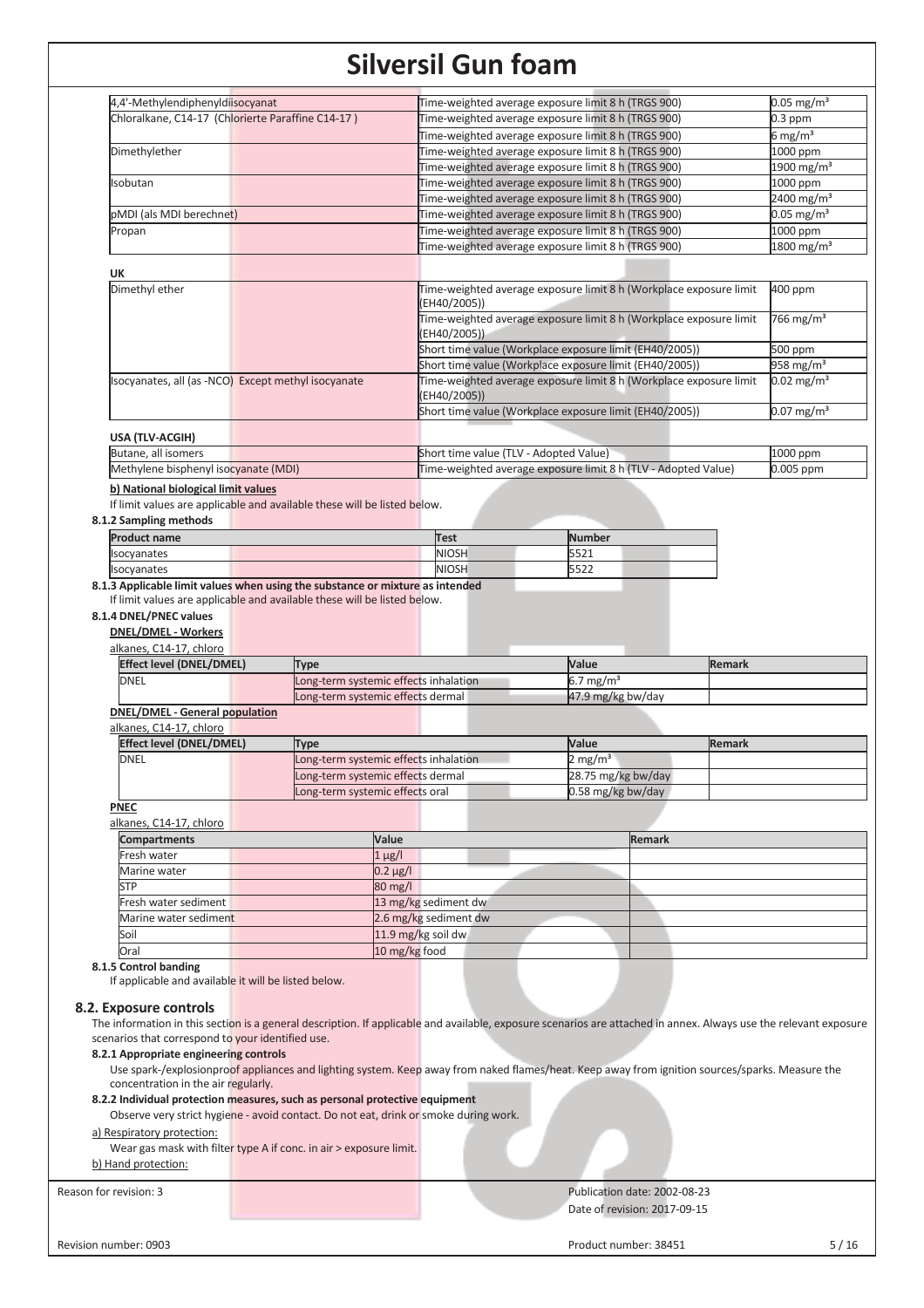|                                            | JIIVEI JII UUII IUAIII                                     |           |
|--------------------------------------------|------------------------------------------------------------|-----------|
| Gloves.                                    |                                                            |           |
| <b>Materials</b>                           | <b>Breakthrough time</b>                                   | Thickness |
| LDPE (Low Density Poly Ethylene)           | > 10 minutes                                               | 0.025 mm  |
| - materials (good resistance)              |                                                            |           |
| LDPE (Low Density Poly Ethylene).          |                                                            |           |
| c) Eye protection:                         |                                                            |           |
| Protective goggles.                        |                                                            |           |
| d) Skin protection:                        |                                                            |           |
| Head/neck protection. Protective clothing. |                                                            |           |
| 8.2.3 Environmental exposure controls:     |                                                            |           |
| See headings 6.2, 6.3 and 13               |                                                            |           |
|                                            |                                                            |           |
|                                            | SECTION 9: Physical and chemical properties                |           |
|                                            |                                                            |           |
|                                            | 9.1. Information on basic physical and chemical properties |           |
| Physical form                              | Aerosol                                                    |           |
| Odour                                      | Characteristic odour                                       |           |
| Odour threshold                            | No data available                                          |           |
| Colour                                     | Variable in colour, depending on the composition           |           |
| Particle size                              | Not applicable                                             |           |
| <b>Explosion limits</b>                    | No data available                                          |           |
| Flammability                               | Extremely flammable aerosol.                               |           |
| Log Kow                                    | Not applicable (mixture)                                   |           |
| Dynamic viscosity                          | No data available                                          |           |
| Kinematic viscosity                        | No data available                                          |           |
| Melting point                              | No data available                                          |           |
| <b>Boiling point</b>                       | No data available                                          |           |
| Flash point                                | Not applicable                                             |           |
| Evaporation rate                           | No data available                                          |           |
| Relative vapour density                    | >1                                                         |           |
| Vapour pressure                            | No data available                                          |           |
| Solubility                                 | Organic solvents ; soluble                                 |           |
|                                            | Water; insoluble                                           |           |
| Relative density                           | 0.95:20 °C                                                 |           |
| Decomposition temperature                  | No data available                                          |           |
| Auto-ignition temperature                  | Not applicable                                             |           |
| <b>Explosive properties</b>                | No chemical group associated with explosive properties     |           |
| Oxidising properties                       | No chemical group associated with oxidising properties     |           |
| þН                                         | No data available                                          |           |
| 9.2. Other information                     |                                                            |           |
| Absolute density                           | 950 kg/m <sup>3</sup> ; 20 °C                              |           |
|                                            |                                                            |           |

### SECTION 10: Stability and reactivity

### **10.1. Reactivity**

May be ignited by sparks. Gas/vapour spreads at floor level: ignition hazard.

### **10.2. Chemical stability**

Stable under normal conditions.

### **10.3. Possibility of hazardous reactions**

May polymerize with many compounds e.g.: (strong) bases and amines. Reacts violently with (some) acids/bases.

### **10.4. Conditions to avoid**

**Precautionary measures** 

Use spark-/explosionproof appliances and lighting system. Keep away from naked flames/heat. Keep away from ignition sources/sparks.

### **10.5. Incompatible materials**

(strong) acids, (strong) bases.

### **10.6. Hazardous decomposition products**

On heating: release of toxic/combustible gases/vapours (hydrogen cyanide). On burning: release of toxic and corrosive gases/vapours (nitrous vapours, hydrogen chloride, carbon monoxide - carbon dioxide).

Reason for revision: 3 Publication date: 2002-08-23 Date of revision: 2017-09-15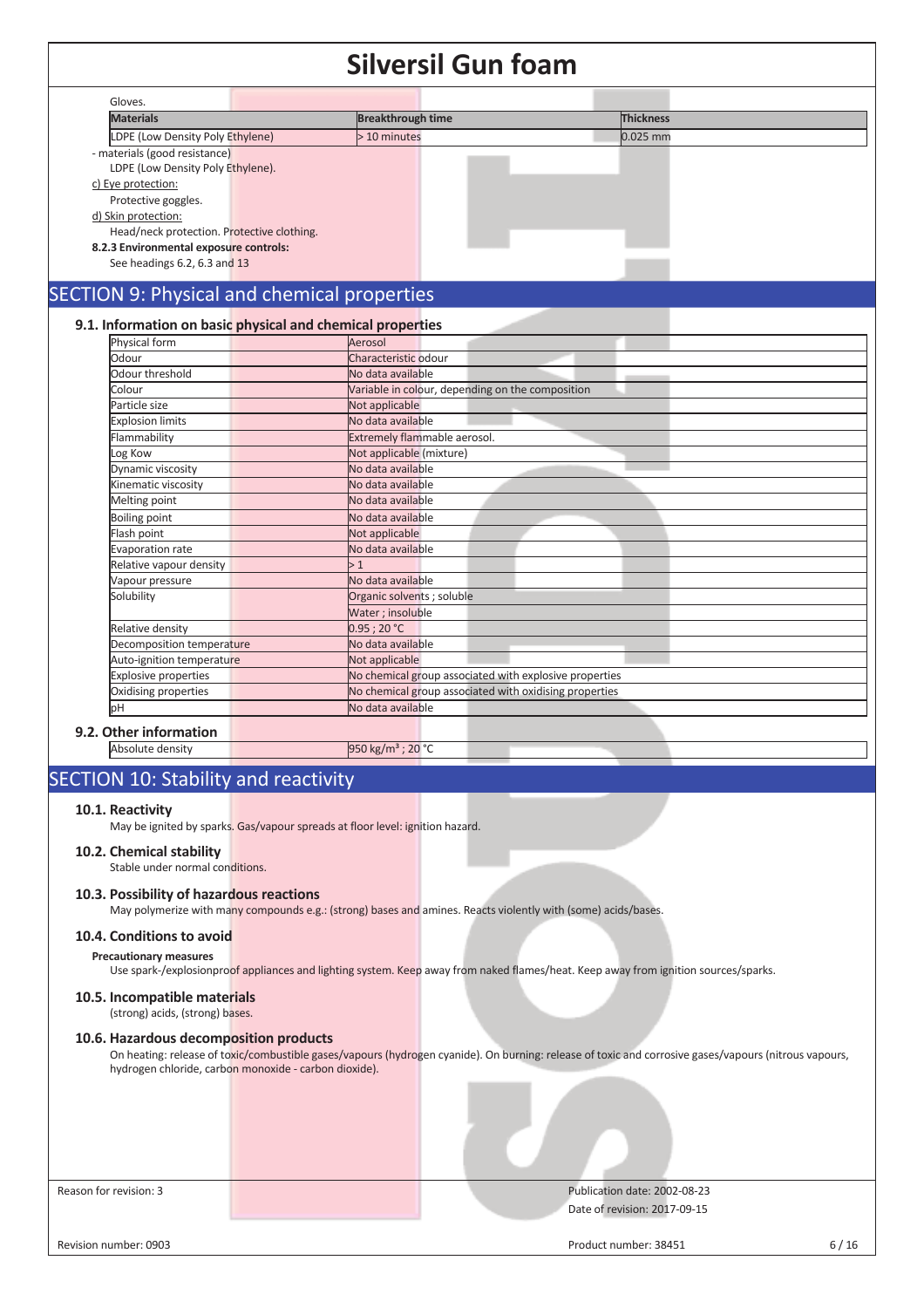### SECTION 11: Toxicological information **11.1. Information on toxicological effects 11.1.1 Test results Acute toxicity**  Silversil Gun foam No (test)data on the mixture available Classification is based on the relevant ingredients polymethylene polyphenyl isocyanate **Route of exposure Parameter Method Value Exposure time Species Value determination Remark** Oral 10000 mg/kg Rat Rat Literature study Dermal LD50 | > 5000 mg/kg Rabbit Literature study Inhalation (vapours) LD50 10 mg/l - 20 mg/l 4 h Rat Literature study Inhalation and the category 4 Literature study category 4 Literature study alkanes, C14-17, chloro **Route of exposure Parameter Method Value Exposure time Species Value determination Remark** Oral CD50 **DRIVELGE DEGALL DEGALL DEGALL DEGALL DEGALL DEGALL DEGALL DEGALL DEGALL DEGALL DEGALL DEGALL DEGALL** Dermal LD50 > 13500 mg/kg bw 24 h Rabbit Read-across Inhalation (vapours) LC50 > 48.170 mg/l air 1 h Rat Read-across **Conclusion**  Harmful if inhaled. Not classified as acute toxic in contact with skin Not classified as acute toxic if swallowed **Corrosion/irritation**  Silversil Gun foam No (test)data on the mixture available Classification is based on the relevant ingredients polymethylene polyphenyl isocyanate **Route of exposure Result Method Exposure time Time point Species Value determination Remark** Eye Irritating; category 2 Literature study Skin Irritating; category 2 Literature study Inhalation Irritating; STOT SE cat.3 Literature study alkanes, C14-17, chloro **Route of exposure Result Method Exposure time Time point Species Value determination Remark** Expert is expert in the Slightly irritating and the state of the Rabbit Expert judgement Skin Slightly irritating OECD 404 4 h 24; 72 hours Rabbit Expert judgement **Conclusion**  Causes skin irritation. Causes serious eye irritation. May cause respiratory irritation. **Respiratory or skin sensitisation**  Silversil Gun foam No (test)data on the mixture available Classification is based on the relevant ingredients polymethylene polyphenyl isocyanate **Route of exposure Result Method Exposure time Observation time point Species Value determination Remark** Skin Sensitizing; category 1 Literature study Inhalation Sensitizing; category 1 Literature study Reason for revision: 3 Publication date: 2002-08-23 Date of revision: 2017-09-15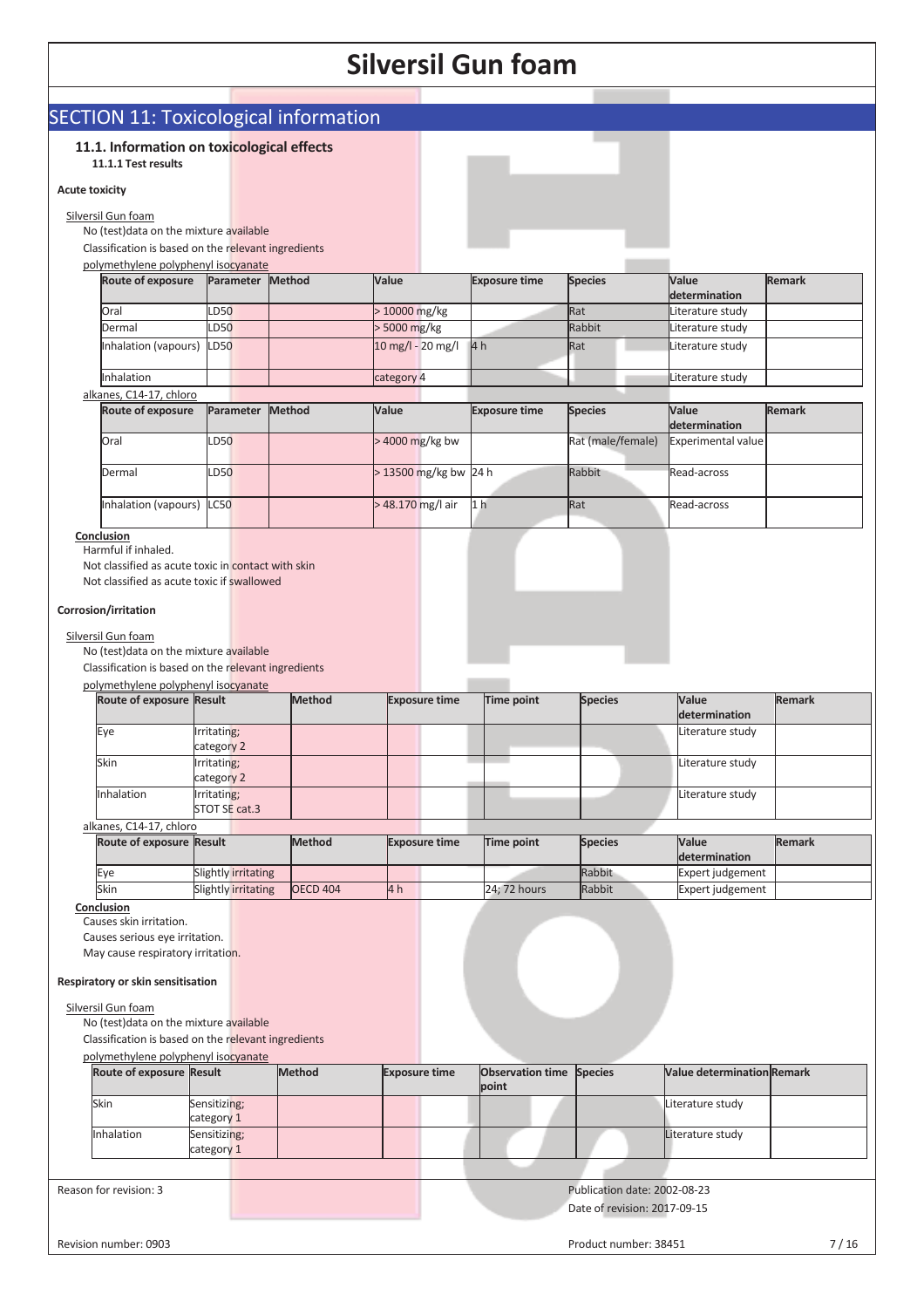| Route of exposure Result                                                                                                                                                                                                                                                                                                     | alkanes, C14-17, chloro |                 | <b>Method</b>                                                                 |                             |                    | <b>Exposure time</b> | <b>Observation time Species</b> |                                                              | <b>Value determination Remark</b> |                           |                                            |
|------------------------------------------------------------------------------------------------------------------------------------------------------------------------------------------------------------------------------------------------------------------------------------------------------------------------------|-------------------------|-----------------|-------------------------------------------------------------------------------|-----------------------------|--------------------|----------------------|---------------------------------|--------------------------------------------------------------|-----------------------------------|---------------------------|--------------------------------------------|
|                                                                                                                                                                                                                                                                                                                              |                         |                 |                                                                               |                             |                    |                      | point                           |                                                              |                                   |                           |                                            |
| Skin                                                                                                                                                                                                                                                                                                                         |                         | Not sensitizing | Guinea pig<br>maximisation test                                               |                             |                    |                      | 48 hours                        | Guinea pig                                                   | <b>Experimental value</b>         |                           |                                            |
| Conclusion                                                                                                                                                                                                                                                                                                                   |                         |                 |                                                                               |                             |                    |                      |                                 |                                                              |                                   |                           |                                            |
| May cause an allergic skin reaction.                                                                                                                                                                                                                                                                                         |                         |                 | May cause allergy or asthma symptoms or breathing difficulties if inhaled.    |                             |                    |                      |                                 |                                                              |                                   |                           |                                            |
|                                                                                                                                                                                                                                                                                                                              |                         |                 |                                                                               |                             |                    |                      |                                 |                                                              |                                   |                           |                                            |
| Specific target organ toxicity                                                                                                                                                                                                                                                                                               |                         |                 |                                                                               |                             |                    |                      |                                 |                                                              |                                   |                           |                                            |
| Silversil Gun foam                                                                                                                                                                                                                                                                                                           |                         |                 |                                                                               |                             |                    |                      |                                 |                                                              |                                   |                           |                                            |
| No (test) data on the mixture available<br>Classification is based on the relevant ingredients                                                                                                                                                                                                                               |                         |                 |                                                                               |                             |                    |                      |                                 |                                                              |                                   |                           |                                            |
| polymethylene polyphenyl isocyanate                                                                                                                                                                                                                                                                                          |                         |                 |                                                                               |                             |                    |                      |                                 |                                                              |                                   |                           |                                            |
| Route of exposure Parameter                                                                                                                                                                                                                                                                                                  |                         |                 | Method                                                                        | Value                       |                    | Organ                | <b>Effect</b>                   | <b>Exposure time</b>                                         | <b>Species</b>                    |                           | Value<br>determination                     |
| Inhalation                                                                                                                                                                                                                                                                                                                   |                         |                 |                                                                               | STOT RE cat.2               |                    |                      |                                 |                                                              |                                   |                           | Literature study                           |
| alkanes, C14-17, chloro                                                                                                                                                                                                                                                                                                      |                         |                 |                                                                               |                             |                    |                      |                                 |                                                              |                                   |                           |                                            |
| Route of exposure Parameter                                                                                                                                                                                                                                                                                                  |                         |                 | <b>Method</b>                                                                 | Value                       |                    | Organ                | <b>Effect</b>                   | <b>Exposure time</b>                                         | <b>Species</b>                    |                           | Value                                      |
| Oral (diet)                                                                                                                                                                                                                                                                                                                  |                         | <b>NOAEL</b>    | Equivalent to                                                                 | 300 ppm                     |                    |                      | No effect                       | 13 weeks                                                     | Rat (male/female)                 |                           | determination<br><b>Experimental value</b> |
|                                                                                                                                                                                                                                                                                                                              |                         |                 | <b>OECD 408</b>                                                               |                             |                    |                      |                                 | (daily)                                                      |                                   |                           |                                            |
| Oral (diet)                                                                                                                                                                                                                                                                                                                  |                         | <b>NOAEL</b>    | Equivalent to                                                                 | 23 mg/kg<br>bw/day - $24.6$ |                    |                      | No effect                       | 13 weeks                                                     | Rat (male/female)                 |                           | <b>Experimental value</b>                  |
|                                                                                                                                                                                                                                                                                                                              |                         |                 | <b>OECD 408</b>                                                               | mg/kg bw/day                |                    |                      |                                 | (daily)                                                      |                                   |                           |                                            |
| Dermal                                                                                                                                                                                                                                                                                                                       |                         |                 |                                                                               |                             |                    |                      |                                 |                                                              |                                   |                           | Data waiving                               |
| Inhalation                                                                                                                                                                                                                                                                                                                   |                         |                 |                                                                               |                             |                    |                      |                                 |                                                              |                                   |                           | Data waiving                               |
| Conclusion                                                                                                                                                                                                                                                                                                                   |                         |                 | May cause damage to organs through prolonged or repeated exposure if inhaled. |                             |                    |                      |                                 |                                                              |                                   |                           |                                            |
| alkanes, C14-17, chloro<br><b>Result</b>                                                                                                                                                                                                                                                                                     |                         |                 | <b>Method</b>                                                                 |                             |                    | Test substrate       |                                 | <b>Effect</b>                                                |                                   |                           |                                            |
| Negative with metabolic                                                                                                                                                                                                                                                                                                      |                         |                 |                                                                               |                             |                    |                      |                                 |                                                              |                                   |                           |                                            |
|                                                                                                                                                                                                                                                                                                                              |                         |                 | <b>OECD 471</b>                                                               |                             |                    |                      | Bacteria (S.typhimurium)        | No effect                                                    |                                   | <b>Experimental value</b> | <b>Value determination</b>                 |
| activation, negative without                                                                                                                                                                                                                                                                                                 |                         |                 |                                                                               |                             |                    |                      |                                 |                                                              |                                   |                           |                                            |
| metabolic activation                                                                                                                                                                                                                                                                                                         |                         |                 |                                                                               |                             |                    |                      |                                 |                                                              |                                   |                           |                                            |
|                                                                                                                                                                                                                                                                                                                              |                         |                 |                                                                               |                             |                    |                      |                                 |                                                              |                                   |                           |                                            |
|                                                                                                                                                                                                                                                                                                                              |                         |                 |                                                                               |                             |                    |                      |                                 |                                                              |                                   |                           |                                            |
|                                                                                                                                                                                                                                                                                                                              |                         |                 |                                                                               |                             |                    |                      |                                 |                                                              |                                   |                           |                                            |
|                                                                                                                                                                                                                                                                                                                              |                         |                 |                                                                               |                             |                    |                      |                                 |                                                              |                                   |                           |                                            |
| <b>Result</b>                                                                                                                                                                                                                                                                                                                |                         |                 | <b>Method</b>                                                                 |                             |                    | <b>Exposure time</b> | <b>Test substrate</b>           |                                                              | Organ                             |                           | <b>Value determination</b>                 |
| Negative                                                                                                                                                                                                                                                                                                                     |                         |                 |                                                                               | Equivalent to OECD          | $5 \text{ day}(s)$ |                      | Rat (male)                      |                                                              | <b>Bone marrow</b>                |                           | <b>Experimental value</b>                  |
| Negative                                                                                                                                                                                                                                                                                                                     |                         |                 | 475                                                                           | Equivalent to OECD          |                    |                      |                                 | Mouse (male/female)                                          | Bone marrow                       |                           | Experimental value                         |
|                                                                                                                                                                                                                                                                                                                              |                         |                 | 474                                                                           |                             |                    |                      |                                 |                                                              |                                   |                           |                                            |
|                                                                                                                                                                                                                                                                                                                              |                         |                 |                                                                               |                             |                    |                      |                                 |                                                              |                                   |                           |                                            |
|                                                                                                                                                                                                                                                                                                                              |                         |                 |                                                                               |                             |                    |                      |                                 |                                                              |                                   |                           |                                            |
|                                                                                                                                                                                                                                                                                                                              |                         |                 |                                                                               |                             |                    |                      |                                 |                                                              |                                   |                           |                                            |
|                                                                                                                                                                                                                                                                                                                              |                         |                 |                                                                               |                             |                    |                      |                                 |                                                              |                                   |                           |                                            |
| Mutagenicity (in vivo)<br>Silversil Gun foam<br>No (test) data on the mixture available<br>Judgement is based on the relevant ingredients<br>alkanes, C14-17, chloro<br>Conclusion<br>Not classified for mutagenic or genotoxic toxicity<br>Carcinogenicity<br>Silversil Gun foam<br>No (test) data on the mixture available |                         |                 |                                                                               |                             |                    |                      |                                 |                                                              |                                   |                           |                                            |
|                                                                                                                                                                                                                                                                                                                              |                         |                 |                                                                               |                             |                    |                      |                                 |                                                              |                                   |                           |                                            |
| <b>Route of</b>                                                                                                                                                                                                                                                                                                              | Parameter               |                 | <b>Method</b>                                                                 | Value                       |                    | <b>Exposure time</b> | <b>Species</b>                  | <b>Effect</b>                                                | Organ                             |                           | Value                                      |
| Classification is based on the relevant ingredients<br>polymethylene polyphenyl isocyanate<br>exposure                                                                                                                                                                                                                       |                         |                 |                                                                               |                             |                    |                      |                                 |                                                              |                                   |                           | determination                              |
| Jnknown                                                                                                                                                                                                                                                                                                                      |                         |                 |                                                                               | category 2                  |                    |                      |                                 |                                                              |                                   |                           | Literature study                           |
|                                                                                                                                                                                                                                                                                                                              |                         |                 |                                                                               |                             |                    |                      |                                 |                                                              |                                   |                           |                                            |
|                                                                                                                                                                                                                                                                                                                              |                         |                 |                                                                               |                             |                    |                      |                                 |                                                              |                                   |                           |                                            |
|                                                                                                                                                                                                                                                                                                                              |                         |                 |                                                                               |                             |                    |                      |                                 |                                                              |                                   |                           |                                            |
| Reason for revision: 3                                                                                                                                                                                                                                                                                                       |                         |                 |                                                                               |                             |                    |                      |                                 | Publication date: 2002-08-23<br>Date of revision: 2017-09-15 |                                   |                           |                                            |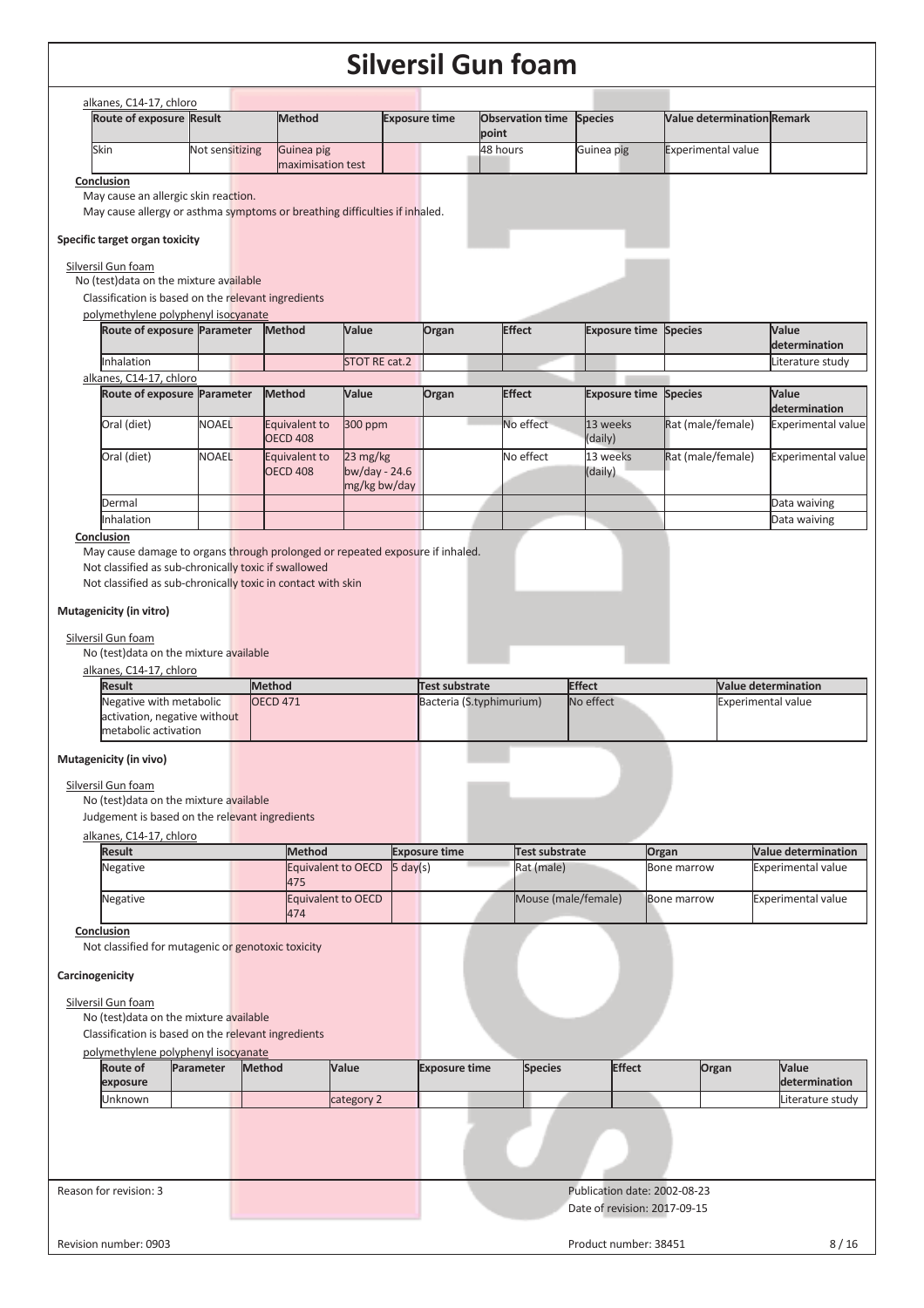| alkanes, C14-17, chloro     |              |                                  |                                  |                            |                             |                 |               |                               |
|-----------------------------|--------------|----------------------------------|----------------------------------|----------------------------|-----------------------------|-----------------|---------------|-------------------------------|
| <b>Route of</b><br>exposure | Parameter    | <b>Method</b>                    | <b>Value</b>                     | <b>Exposure time</b>       | <b>Species</b>              | <b>Effect</b>   | Organ         | <b>Value</b><br>determination |
| Oral                        | <b>LOAEL</b> | Equivalent to<br><b>OECD 451</b> | $312 \text{ mg/kg}$<br>$bw$ /day | 104 weeks (5<br>days/week) | Rat<br>(male/female)        | Carcinogenicity | Liver; kidney | Read-across                   |
| Oral                        | LOAEL        | Equivalent to<br><b>OECD 451</b> | $312 \text{ mg/kg}$<br>$bw$ /day | 103 weeks (5<br>days/week) | <b>Rat</b><br>(male/female) | Carcinogenicity | Thvroid       | Read-across                   |
| Arrest Made                 |              |                                  |                                  |                            |                             |                 |               |                               |

**Conclusion** 

Suspected of causing cancer.

### **Reproductive toxicity**

Silversil Gun foam

No (test)data on the mixture available

Classification is based on the relevant ingredients

| alkanes, C14-17, chloro |  |
|-------------------------|--|
|                         |  |

|                             | Parameter        | Method                           | <b>Value</b>          | <b>Exposure time Species</b>              |                      | <b>Effect</b> | Organ                           | <b>Value</b><br>determination |
|-----------------------------|------------------|----------------------------------|-----------------------|-------------------------------------------|----------------------|---------------|---------------------------------|-------------------------------|
| Developmental toxicity      | <b>NOAEL</b>     | Equivalent to<br><b>OECD 414</b> | 5000 mg/kg<br>bw/day  | 14 days<br>(gestation,<br>daily)          | Rat                  | No effect     |                                 | Experimental<br>value         |
| Maternal toxicity           | <b>NOAEL</b>     | Equivalent to<br><b>OECD 414</b> | 500 mg/kg<br>bw/day   | 13 days<br>(gestation,<br>daily)          | Rat                  | No effect     |                                 | Experimental<br>value         |
| <b>Effects on fertility</b> | <b>NOAEL (P)</b> | <b>OECD 421</b>                  | $100$ mg/kg<br>bw/day | 9 week(s)                                 | Rat (male)           | No effect     | Male<br>reproductive<br>organ   | Experimental<br>value         |
|                             | NOAEL (P)        | <b>OECD 421</b>                  | $100$ mg/kg<br>bw/day | 11 week(s) - 12 $Rat$ (female)<br>week(s) |                      | No effect     | Female<br>reproductive<br>organ | Experimental<br>value         |
| Effects on lactation        | LOAEL            |                                  | $3125$ mg/kg bw       |                                           | Rat<br>(male/female) |               |                                 | Experimental<br>value         |

#### **Conclusion**

May cause harm to breast-fed children.

Not classified for reprotoxic or developmental toxicity

### **Toxicity other effects**

### Silversil Gun foam

No (test)data on the mixture available

alkanes, C14-17, chloro

| <b>Parameter</b> | <b>Method</b> | Value | Organ       | <b>Effect</b>               | <b>Exposure time</b> | <b>Species</b> | Value<br>determination     |
|------------------|---------------|-------|-------------|-----------------------------|----------------------|----------------|----------------------------|
|                  | Other         |       | <b>Skin</b> | Skin dryness or<br>cracking |                      | <b>Ra</b>      | <b>Experimental valuel</b> |

#### **Chronic effects from short and long-term exposure**

Silversil Gun foam

Feeling of weakness. Itching. Skin rash/inflammation. May stain the skin. Dry skin. Coughing. Possible inflammation of the respiratory tract. Respiratory difficulties.

## SECTION 12: Ecological information

### **12.1. Toxicity**

### Silversil Gun foam

No (test)data on the mixture available

Classification of the mixture is based on test data on the mixture as a whole

|                                           | Parameter   | Method          | Value        | <b>Duration</b> | <b>Species</b>          | <b>Test design</b>                                           | Fresh/salt<br>water | <b>Value determination</b> |
|-------------------------------------------|-------------|-----------------|--------------|-----------------|-------------------------|--------------------------------------------------------------|---------------------|----------------------------|
| Acute toxicity other aquatic<br>organisms | <b>LC50</b> |                 | $>1000$ mg/l | 96 h            |                         |                                                              |                     | Literature study           |
| Toxicity aquatic micro-<br>organisms      | <b>EC50</b> | <b>OECD 209</b> | $>100$ mg/l  |                 | <b>Activated sludge</b> |                                                              |                     | Literature study           |
|                                           |             |                 |              |                 |                         |                                                              |                     |                            |
| Reason for revision: 3                    |             |                 |              |                 |                         | Publication date: 2002-08-23<br>Date of revision: 2017-09-15 |                     |                            |
| Revision number: 0903                     |             |                 |              |                 |                         | Product number: 38451                                        |                     | 9/16                       |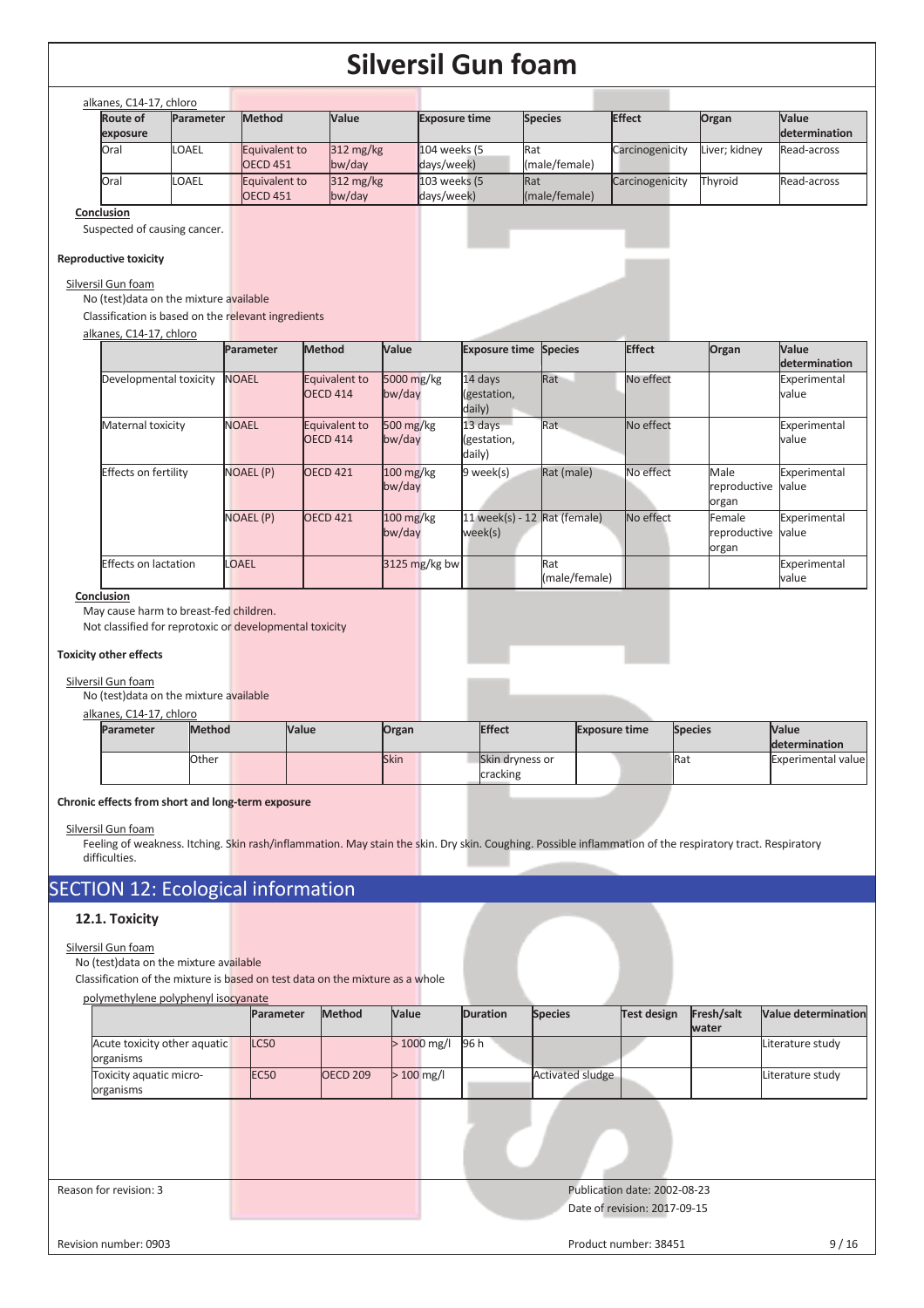|                                                 | Parameter         | Method                                         | Value           |       | <b>Duration</b>          | <b>Species</b>                                                | <b>Test design</b>     | Fresh/salt                | Value determination                             |
|-------------------------------------------------|-------------------|------------------------------------------------|-----------------|-------|--------------------------|---------------------------------------------------------------|------------------------|---------------------------|-------------------------------------------------|
|                                                 |                   |                                                |                 |       |                          |                                                               |                        | water                     |                                                 |
| Acute toxicity fishes                           | <b>LC50</b>       | Equivalent to $>$ 5000 mg/l<br><b>OECD 203</b> |                 |       | 96 h                     | <b>Alburnus</b><br>alburnus                                   | Static system Brackish | water                     | Experimental value;<br>Nominal<br>concentration |
| Acute toxicity crustacea                        | <b>EC50</b>       | <b>OECD 202</b>                                | $0.006$ mg/l    |       | 48h                      | Daphnia magna                                                 |                        | Static system Fresh water | Experimental value;<br>GLP                      |
| Toxicity algae and other aquatic NOEC<br>blants |                   | <b>OECD 201</b>                                | $0.1$ mg/l      |       | 96 h                     | Pseudokirchnerie Static system Fresh water<br>lla subcapitata |                        |                           | Experimental value;<br>GLP                      |
|                                                 | ErC <sub>50</sub> | <b>OECD 201</b>                                | $> 3.2$ mg/l    |       | 72h                      | Pseudokirchnerie Static system Fresh water<br>lla subcapitata |                        |                           | Experimental value;<br>GLP                      |
| Long-term toxicity fish                         | <b>NOEC</b>       | Equivalent to<br>OECD <sub>204</sub>           | $> 125 \mu g/l$ |       | $14 \text{ day}(s)$      | Alburnus<br>alburnus                                          | Semi-static<br>system  | <b>Brackish</b><br>water  | <b>Experimental value</b>                       |
| Long-term toxicity aquatic<br>crustacea         | <b>NOEC</b>       | <b>OECD 202</b>                                | $0.01$ mg/l     |       | $21$ day(s)              | Daphnia magna                                                 |                        | Static system Fresh water | <b>Experimental value</b>                       |
|                                                 | Parameter         | Method                                         |                 | Value |                          | <b>Duration</b>                                               | <b>Species</b>         |                           | <b>Value determination</b>                      |
| Toxicity soil macro-organisms                   | <b>NOEC</b>       | <b>OECD 222</b>                                |                 |       | 900 mg/kg soil dw        | $56 \text{ day}(s)$                                           |                        | Eisenia fetida            | <b>Experimental value</b>                       |
| Toxicity soil micro-organisms                   | <b>NOEC</b>       | <b>OECD 216</b>                                |                 |       | $\geq$ 400 mg/kg soil dw | $28 \text{ day}(s)$                                           |                        | Soil micro-organisms      | <b>Experimental value</b>                       |
|                                                 | <b>EC50</b>       | <b>OECD 216</b>                                |                 |       | > 400 mg/kg soil dw      | $28 \text{ day}(s)$                                           |                        |                           | Soil micro-organisms Experimental value         |
| Toxicity terrestrial plants                     | <b>NOEC</b>       | <b>OECD 208</b>                                |                 |       | $\geq 5000$ mg/l         | $28 \text{ day}(s)$                                           |                        | Brassica napus            | <b>Experimental value</b>                       |
| <b>Toxicity birds</b>                           | LC50              | <b>Equivalent to OECD</b><br>205               |                 |       | > 24603 mg/kg food       | $5 \text{ day}(s)$                                            |                        | Phasianus colchicus       | <b>Experimental value</b>                       |
|                                                 | <b>NOEC</b>       | <b>Equivalent to OECD</b><br>205               |                 |       | 24603 mg/kg food         | $5 \text{ day}(s)$                                            |                        | Phasianus colchicus       | Experimental value                              |

### **Conclusion**

May cause long lasting harmful effects to aquatic life.

### **12.2. Persistence and degradability**

| polymethylene polyphenyl isocyanate<br><b>Biodegradation water</b> |              |  |                     |                            |
|--------------------------------------------------------------------|--------------|--|---------------------|----------------------------|
| <b>Method</b>                                                      | <b>Value</b> |  | <b>Duration</b>     | <b>Value determination</b> |
| OECD 302C: Inherent Biodegradability:<br>Modified MITI Test (II)   | < 60 %       |  |                     | <b>Experimental value</b>  |
| alkanes, C14-17, chloro                                            |              |  |                     |                            |
| <b>Biodegradation water</b>                                        |              |  |                     |                            |
| <b>Method</b>                                                      | <b>Value</b> |  | <b>Duration</b>     | <b>Value determination</b> |
| <b>OECD 301D: Closed Bottle Test</b>                               | 37 %; GLP    |  | $28 \text{ day}(s)$ | <b>Experimental value</b>  |

| <b>Biodegradation soil</b> |  |               |  |          |  |                            |
|----------------------------|--|---------------|--|----------|--|----------------------------|
| <b>Method</b>              |  | Nalue         |  | Duration |  | <b>Nalue determination</b> |
|                            |  | $51\% - 57\%$ |  | 136 h    |  | Experimental value         |
|                            |  |               |  |          |  |                            |

### **Conclusion**

Contains non readily biodegradable component(s)

### **12.3. Bioaccumulative potential**

### Silversil Gun foam

| Log Kow                             |                          |              |             |  |                            |
|-------------------------------------|--------------------------|--------------|-------------|--|----------------------------|
| <b>Method</b>                       | <b>Remark</b>            | <b>Value</b> | Temperature |  | <b>Value determination</b> |
|                                     | Not applicable (mixture) |              |             |  |                            |
| polymethylene polyphenyl isocyanate |                          |              |             |  |                            |
| <b>BCF</b> fishes                   |                          |              |             |  |                            |

## **Parameter Method Value Duration Species Value determination**<br> **Pisces Value determination**<br> **Pisces Literature study** Pisces Literature study **Log Kow Method Remark 1988 Value Temperature Value determination**  No data available Reason for revision: 3 Publication date: 2002-08-23 Date of revision: 2017-09-15 Revision number: 0903 10 / 16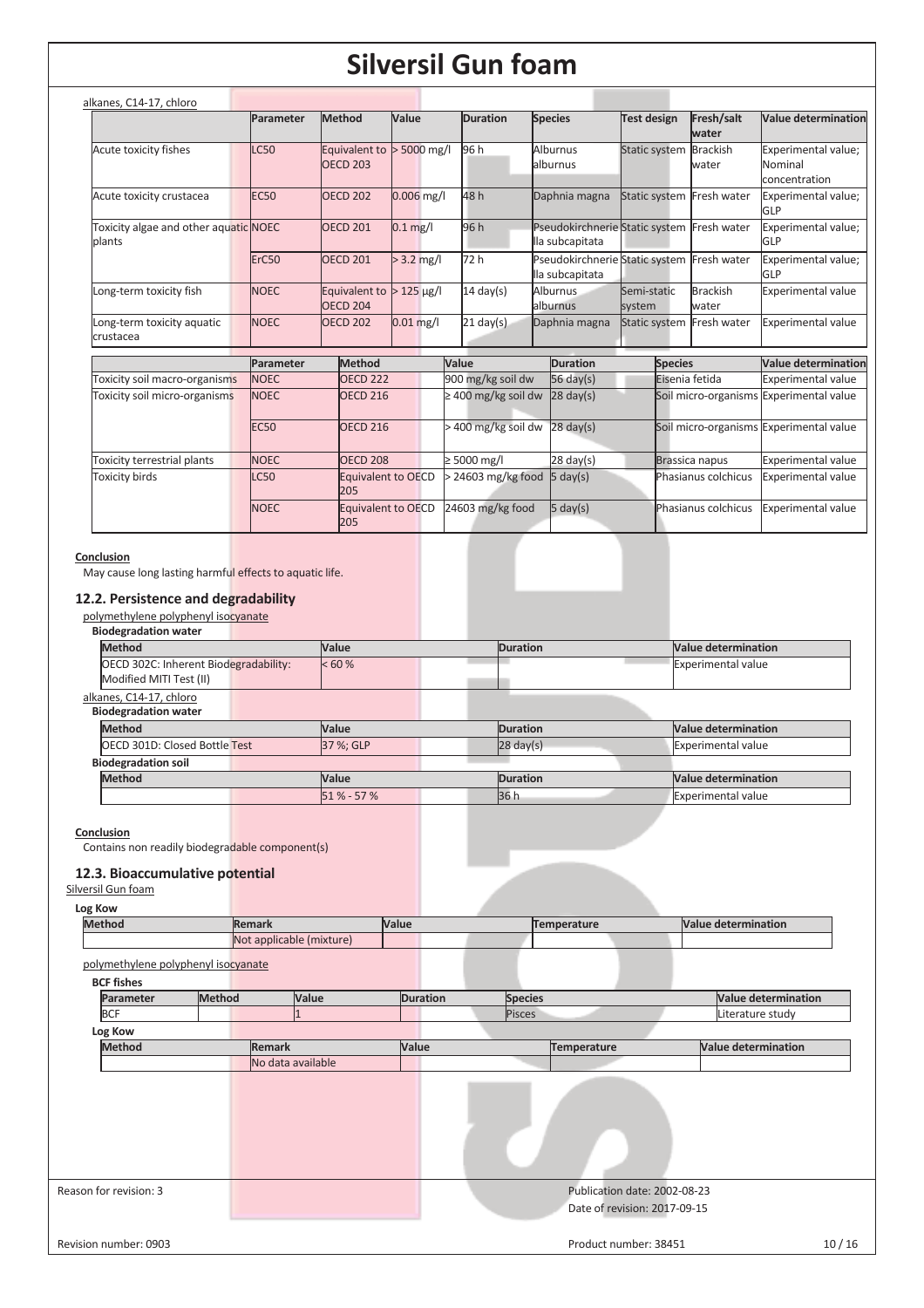### $\overline{c}$ alkanes, Chloro

| alkanes, C14-17, chloro               |                 |               |                     |                     |                            |
|---------------------------------------|-----------------|---------------|---------------------|---------------------|----------------------------|
| <b>BCF fishes</b>                     |                 |               |                     |                     |                            |
| Parameter                             | <b>Method</b>   | <b>Value</b>  | <b>Duration</b>     | <b>Species</b>      | <b>Value determination</b> |
| <b>BCF</b>                            | <b>OECD 305</b> | 6660          | $35 \text{ day}(s)$ | Oncorhynchus mykiss | <b>Experimental value</b>  |
| Log Kow                               |                 |               |                     |                     |                            |
| <b>Method</b>                         |                 | <b>Remark</b> | Value               | Temperature         | <b>Value determination</b> |
|                                       |                 |               | $5.47 - 8.01$       |                     | <b>Experimental value</b>  |
|                                       |                 |               | > 5                 |                     |                            |
| Conclusion                            |                 |               |                     |                     |                            |
| Contains bioaccumulative component(s) |                 |               |                     |                     |                            |
| 12.4. Mobility in soil                |                 |               |                     |                     |                            |
|                                       |                 |               |                     |                     |                            |
| alkanes, C14-17, chloro               |                 |               |                     |                     |                            |
| (log) Koc                             |                 |               |                     |                     |                            |
| Parameter                             |                 |               | Method              | Value               | Value determination        |
| log Koc                               |                 |               |                     | IЬ                  | <b>Experimental value</b>  |

#### **Conclusion**

Contains component(s) that adsorb(s) into the soil

Contains component(s) with potential for mobility in the soil

#### **12.5. Results of PBT and vPvB assessment**

Does not contain component(s) that meet(s) the criteria of PBT and/or vPvB as listed in Annex XIII of Regulation (EC) No 1907/2006.

### **12.6. Other adverse effects**

### Silversil Gun foam

**Fluorinated greenhouse gases (Regulation (EU) No 517/2014)** 

None of the known components is included in the list of fluorinated greenhouse gases (Regulation (EU) No 517/2014)

### **Ozone-depleting potential (ODP)**

Not classified as dangerous for the ozone layer (Regulation (EC) No 1005/2009)

### SECTION 13: Disposal considerations

The information in this section is a general description. If applicable and available, exposure scenarios are attached in annex. Always use the relevant exposure scenarios that correspond to your identified use.

#### **13.1. Waste treatment methods**

### **13.1.1 Provisions relating to waste**

#### **European Union**

Hazardous waste according to Directive 2008/98/EC, as amended by Regulation (EU) No 1357/2014 and Regulation (EU) No 2017/997.

Waste material code (Directive 2008/98/EC, Decision 2000/0532/EC).

08 05 01\* (wastes not otherwise specified in 08: waste isocyanates).

16 05 04\* (gases in pressure containers and discarded chemicals: gases in pressure containers (including halons) containing hazardous substances). Depending on branch of industry and production process, also other waste codes may be applicable.

#### **13.1.2 Disposal methods**

Recycle/reuse. Remove waste in accordance with local and/or national regulations. Hazardous waste shall not be mixed together with other waste. Different types of hazardous waste shall not be mixed together if this may entail a risk of pollution or create problems for the further management of the waste. Hazardous waste shall be managed responsibly. All entities that store, transport or handle hazardous waste shall take the necessary measures to prevent risks of pollution or damage to people or animals. Specific treatment. Do not discharge into drains or the environment.

### **13.1.3 Packaging/Container**

**European Union** 

Waste material code packaging (Directive 2008/98/EC).

15 01 10\* (packaging containing residues of or contaminated by dangerous substances).

### SECTION 14: Transport information

| Road (ADR)                               |                              |       |
|------------------------------------------|------------------------------|-------|
| 14.1. UN number                          |                              |       |
| UN number                                | 1950                         |       |
| 14.2. UN proper shipping name            |                              |       |
| Proper shipping name                     | Aerosols                     |       |
| 14.3. Transport hazard class(es)         |                              |       |
| Hazard identification number             |                              |       |
| Class                                    |                              |       |
| Classification code                      | 5F                           |       |
| 14.4. Packing group                      |                              |       |
| Packing group                            |                              |       |
| Labels                                   | 2.1                          |       |
| 14.5. Environmental hazards              |                              |       |
| Environmentally hazardous substance mark | no                           |       |
| Reason for revision: 3                   | Publication date: 2002-08-23 |       |
|                                          | Date of revision: 2017-09-15 |       |
| Revision number: 0903                    | Product number: 38451        | 11/16 |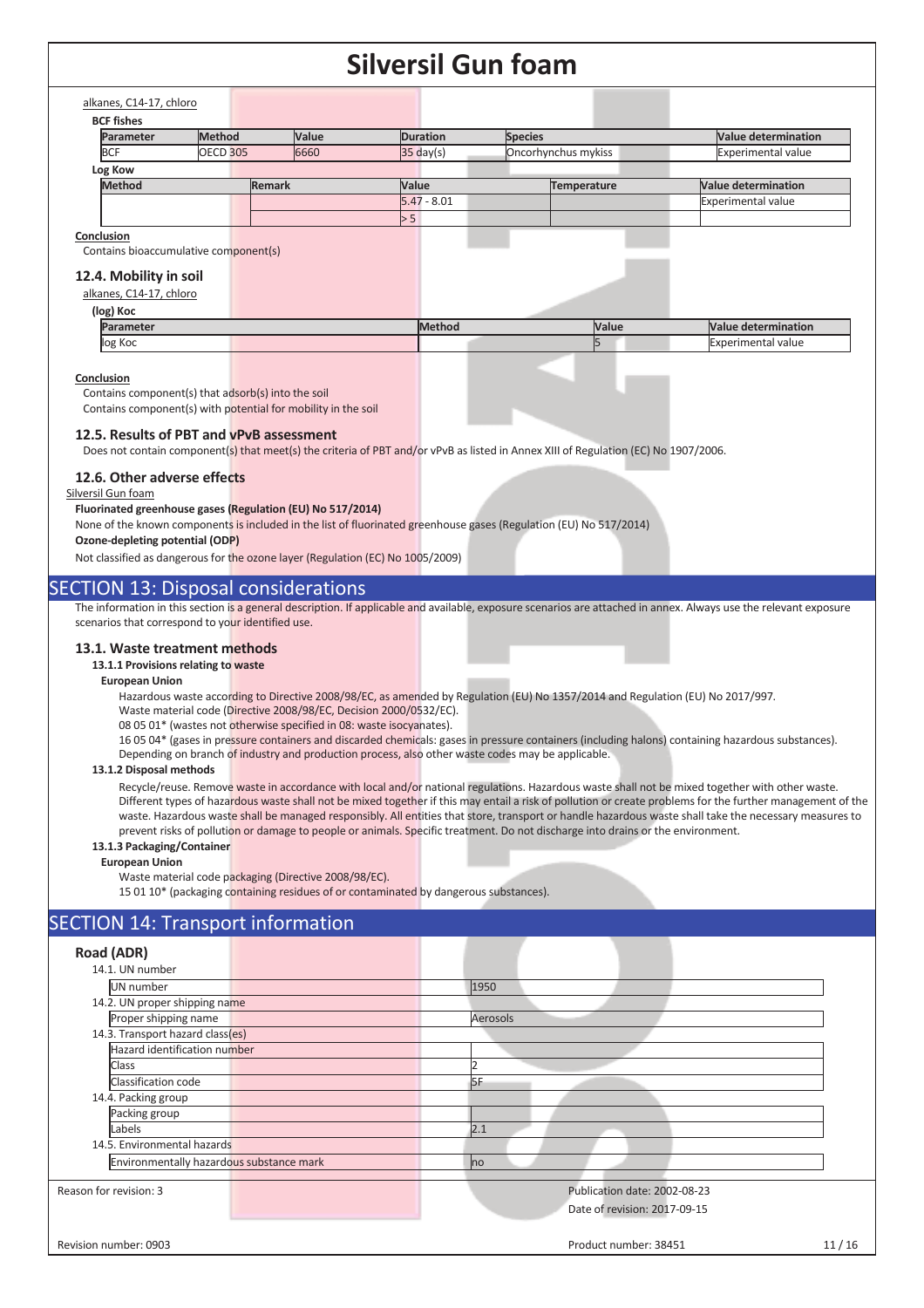| 14.6. Special precautions for user       |                                                                       |
|------------------------------------------|-----------------------------------------------------------------------|
| Special provisions                       | 190                                                                   |
| Special provisions                       | 327                                                                   |
| Special provisions                       | 344                                                                   |
| Special provisions                       | 625                                                                   |
| Limited quantities                       | Combination packagings: not more than 1 liter per inner packaging for |
|                                          | liquids. A package shall not weigh more than 30 kg. (gross mass)      |
|                                          |                                                                       |
| Rail (RID)                               |                                                                       |
| 14.1. UN number                          |                                                                       |
| UN number                                | 1950                                                                  |
| 14.2. UN proper shipping name            |                                                                       |
| Proper shipping name                     | Aerosols                                                              |
| 14.3. Transport hazard class(es)         |                                                                       |
| Hazard identification number             | 23                                                                    |
| Class                                    | $\overline{2}$                                                        |
| Classification code                      | 5F                                                                    |
| 14.4. Packing group                      |                                                                       |
| Packing group                            |                                                                       |
| Labels                                   | 2.1                                                                   |
| 14.5. Environmental hazards              |                                                                       |
| Environmentally hazardous substance mark | no                                                                    |
| 14.6. Special precautions for user       |                                                                       |
| Special provisions                       | 190                                                                   |
| Special provisions                       | 327                                                                   |
| Special provisions                       | 344                                                                   |
| Special provisions                       | 625                                                                   |
| Limited quantities                       | Combination packagings: not more than 1 liter per inner packaging for |
|                                          | liquids. A package shall not weigh more than 30 kg. (gross mass)      |
|                                          |                                                                       |
| <b>Inland waterways (ADN)</b>            |                                                                       |
| 14.1. UN number                          |                                                                       |
| UN number                                | 1950                                                                  |
| 14.2. UN proper shipping name            |                                                                       |
| Proper shipping name                     | Aerosols                                                              |
| 14.3. Transport hazard class(es)         |                                                                       |
| Class                                    | 2                                                                     |
| Classification code                      | 5F                                                                    |
| 14.4. Packing group                      |                                                                       |
| Packing group                            |                                                                       |
| Labels                                   | 2.1                                                                   |
| 14.5. Environmental hazards              |                                                                       |
| Environmentally hazardous substance mark | no                                                                    |
| 14.6. Special precautions for user       |                                                                       |
| Special provisions                       | 190                                                                   |
| Special provisions                       | 327                                                                   |
| Special provisions                       | 344                                                                   |
| Special provisions                       | 625                                                                   |
| Limited quantities                       | Combination packagings: not more than 1 liter per inner packaging for |
|                                          | liquids. A package shall not weigh more than 30 kg. (gross mass)      |
|                                          |                                                                       |
| Sea (IMDG/IMSBC)                         |                                                                       |
| 14.1. UN number                          |                                                                       |
| UN number                                | 1950                                                                  |
| 14.2. UN proper shipping name            |                                                                       |
| Proper shipping name                     | Aerosols                                                              |
| 14.3. Transport hazard class(es)         |                                                                       |
| Class                                    | 2.1                                                                   |
| 14.4. Packing group                      |                                                                       |
| Packing group                            |                                                                       |
| Labels                                   | 2.1                                                                   |
| 14.5. Environmental hazards              |                                                                       |
| Marine pollutant                         |                                                                       |
| Environmentally hazardous substance mark | no                                                                    |
| 14.6. Special precautions for user       |                                                                       |
| Special provisions                       | 63                                                                    |
|                                          | 190                                                                   |
| Special provisions                       |                                                                       |
| Special provisions                       | 277                                                                   |
| Special provisions                       | 327                                                                   |
| Reason for revision: 3                   | Publication date: 2002-08-23                                          |
|                                          |                                                                       |
|                                          | Date of revision: 2017-09-15                                          |
|                                          |                                                                       |
| Revision number: 0903                    | Product number: 38451<br>12/16                                        |
|                                          |                                                                       |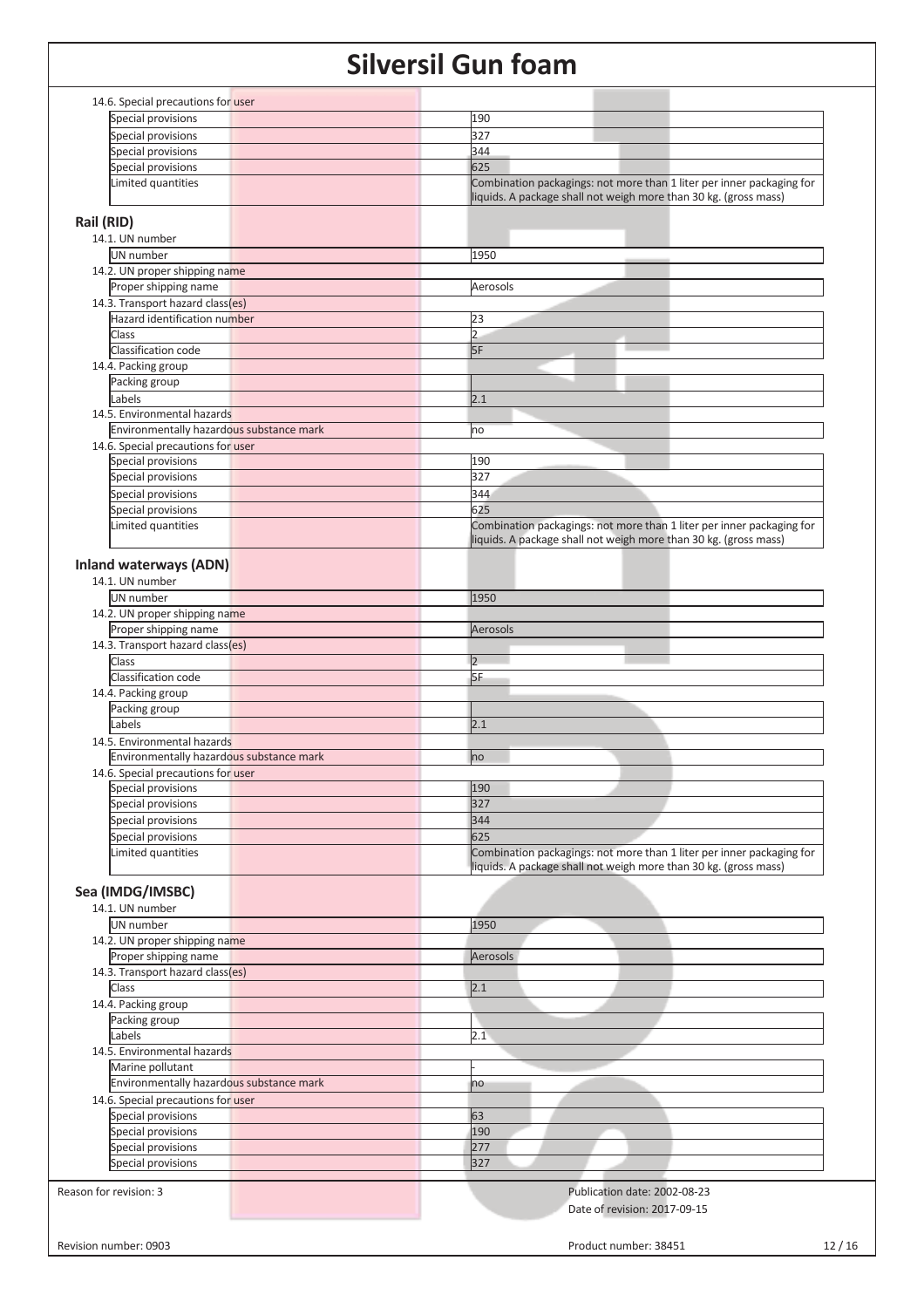| Special provisions                       |                                                                          | 344                                                                   |
|------------------------------------------|--------------------------------------------------------------------------|-----------------------------------------------------------------------|
| Special provisions                       |                                                                          | 381                                                                   |
| Special provisions                       |                                                                          | 959                                                                   |
| Limited quantities                       |                                                                          | Combination packagings: not more than 1 liter per inner packaging for |
|                                          |                                                                          | liquids. A package shall not weigh more than 30 kg. (gross mass)      |
|                                          | 14.7. Transport in bulk according to Annex II of Marpol and the IBC Code |                                                                       |
| Annex II of MARPOL 73/78                 |                                                                          | Not applicable                                                        |
|                                          |                                                                          |                                                                       |
| Air (ICAO-TI/IATA-DGR)                   |                                                                          |                                                                       |
| 14.1. UN number                          |                                                                          |                                                                       |
| UN number                                |                                                                          | 1950                                                                  |
| 14.2. UN proper shipping name            |                                                                          |                                                                       |
| Proper shipping name                     |                                                                          | Aerosols, flammable                                                   |
| 14.3. Transport hazard class(es)         |                                                                          |                                                                       |
| Class                                    |                                                                          | 2.1                                                                   |
| 14.4. Packing group                      |                                                                          |                                                                       |
| Packing group                            |                                                                          |                                                                       |
| Labels                                   |                                                                          | 2.1                                                                   |
| 14.5. Environmental hazards              |                                                                          |                                                                       |
| Environmentally hazardous substance mark |                                                                          | <b>I</b> no                                                           |
| 14.6. Special precautions for user       |                                                                          |                                                                       |
| Special provisions                       |                                                                          | A145                                                                  |
| Special provisions                       |                                                                          | A167                                                                  |
| Special provisions                       |                                                                          | A802                                                                  |
|                                          | Limited quantities: maximum net quantity per packaging                   | 30 kg G                                                               |
|                                          |                                                                          |                                                                       |

## SECTION 15: Regulatory information

**15.1. Safety, health and environmental regulations/legislation specific for the substance or mixture**

### **European legislation:**

VOC content Directive 2010/75/EU

| <b>VOC content</b> | <b>Remark</b> |  |  |  |
|--------------------|---------------|--|--|--|
| < 38.69 %          |               |  |  |  |
| $<$ 367.56 g/l     |               |  |  |  |

REACH Annex XVII - Restriction

Contains component(s) subject to restrictions of Annex XVII of Regulation (EC) No 1907/2006: restrictions on the manufacture, placing on the market and use of certain dangerous substances, mixtures and articles.

|                                                                | Designation of the substance, of the group of Conditions of restriction<br>substances or of the mixture                                                                                                                                                                                                                                                                                                                                                                                                                                                                                         |                                                                                                                                                                                                                                                                                                                                                                                                                                                                                                                                                                                                                                                                                                                                                                                                                                                                                                                                                                                                                                                                                                                                                                                                                                                                                                                                                                                                                                                                                                                                                                                                                                                                                                                                                                                                                                                                                                                                                                                                                                                                                                                                                                                                                                                                                                                                                                                                                                                                                                                                                                                                                                                                                                                                                    |
|----------------------------------------------------------------|-------------------------------------------------------------------------------------------------------------------------------------------------------------------------------------------------------------------------------------------------------------------------------------------------------------------------------------------------------------------------------------------------------------------------------------------------------------------------------------------------------------------------------------------------------------------------------------------------|----------------------------------------------------------------------------------------------------------------------------------------------------------------------------------------------------------------------------------------------------------------------------------------------------------------------------------------------------------------------------------------------------------------------------------------------------------------------------------------------------------------------------------------------------------------------------------------------------------------------------------------------------------------------------------------------------------------------------------------------------------------------------------------------------------------------------------------------------------------------------------------------------------------------------------------------------------------------------------------------------------------------------------------------------------------------------------------------------------------------------------------------------------------------------------------------------------------------------------------------------------------------------------------------------------------------------------------------------------------------------------------------------------------------------------------------------------------------------------------------------------------------------------------------------------------------------------------------------------------------------------------------------------------------------------------------------------------------------------------------------------------------------------------------------------------------------------------------------------------------------------------------------------------------------------------------------------------------------------------------------------------------------------------------------------------------------------------------------------------------------------------------------------------------------------------------------------------------------------------------------------------------------------------------------------------------------------------------------------------------------------------------------------------------------------------------------------------------------------------------------------------------------------------------------------------------------------------------------------------------------------------------------------------------------------------------------------------------------------------------------|
| polymethylene polyphenyl isocyanate<br>alkanes, C14-17, chloro | Liquid substances or mixtures which are<br>regarded as dangerous in accordance with<br>Directive 1999/45/EC or are fulfilling the<br>criteria for any of the following hazard classes<br>or categories set out in Annex I to Regulation<br>(EC) No 1272/2008:<br>(a) hazard classes 2.1 to 2.4, 2.6 and 2.7, 2.8<br>and 2, 2.14 categories 1 and 2, 2.15 types A to<br>(b) hazard classes 3.1 to 3.6, 3.7 adverse<br>effects on sexual function and fertility or on<br>development, 3.8 effects other than narcotic<br>effects, 3.9 and 3.10;<br>(c) hazard class 4.1;<br>(d) hazard class 5.1. | 1. Shall not be used in:<br>- ornamental articles intended to produce light or colour effects by means of different<br>phases, for example in ornamental lamps and ashtrays,<br>- tricks and jokes,<br>games for one or more participants, or any article intended to be used as such, even with<br>ornamental aspects,<br>2. Articles not complying with paragraph 1 shall not be placed on the market.<br>types A and B, 2.9, 2.10, 2.12, 2.13 categories 13. Shall not be placed on the market if they contain a colouring agent, unless required for<br>fiscal reasons, or perfume, or both, if they:<br>- can be used as fuel in decorative oil lamps for supply to the general public, and,<br>- present an aspiration hazard and are labelled with R65 or H304,<br>4. Decorative oil lamps for supply to the general public shall not be placed on the market<br>unless they conform to the European Standard on Decorative oil lamps (EN 14059) adopted<br>by the European Committee for Standardisation (CEN).<br>5. Without prejudice to the implementation of other Community provisions relating to the<br>classification, packaging and labelling of dangerous substances and mixtures, suppliers shall<br>ensure, before the placing on the market, that the following requirements are met:<br>a) lamp oils, labelled with R65 or H304, intended for supply to the general public are visibly,<br>legibly and indelibly marked as follows: "Keep lamps filled with this liquid out of the reach of<br>children"; and, by 1 December 2010, "Just a sip of lamp oil $-$ or even sucking the wick of<br>lamps - may lead to life-threatening lung damage";<br>b) grill lighter fluids, labelled with R65 or H304, intended for supply to the general public are<br>legibly and indelibly marked by 1 December 2010 as follows: "Just a sip of grill lighter may<br>lead to life threatening lung damage";<br>c) lamp oils and grill lighters, labelled with R65 or H304, intended for supply to the general<br>public are packaged in black opaque containers not exceeding 1 litre by 1 December 2010.<br>6. No later than 1 June 2014, the Commission shall request the European Chemicals Agency<br>to prepare a dossier, in accordance with Article 69 of the present Regulation with a view to<br>ban, if appropriate, grill lighter fluids and fuel for decorative lamps, labelled R65 or H304,<br>intended for supply to the general public.<br>7. Natural or legal persons placing on the market for the first time lamp oils and grill lighter<br>fluids, labelled with R65 or H304, shall by 1 December 2011, and annually thereafter,<br>provide data on alternatives to lamp oils and grill lighter fluids labelled R65 or |
| Reason for revision: 3                                         |                                                                                                                                                                                                                                                                                                                                                                                                                                                                                                                                                                                                 | Publication date: 2002-08-23<br>Date of revision: 2017-09-15                                                                                                                                                                                                                                                                                                                                                                                                                                                                                                                                                                                                                                                                                                                                                                                                                                                                                                                                                                                                                                                                                                                                                                                                                                                                                                                                                                                                                                                                                                                                                                                                                                                                                                                                                                                                                                                                                                                                                                                                                                                                                                                                                                                                                                                                                                                                                                                                                                                                                                                                                                                                                                                                                       |

Revision number: 0903 13 / 16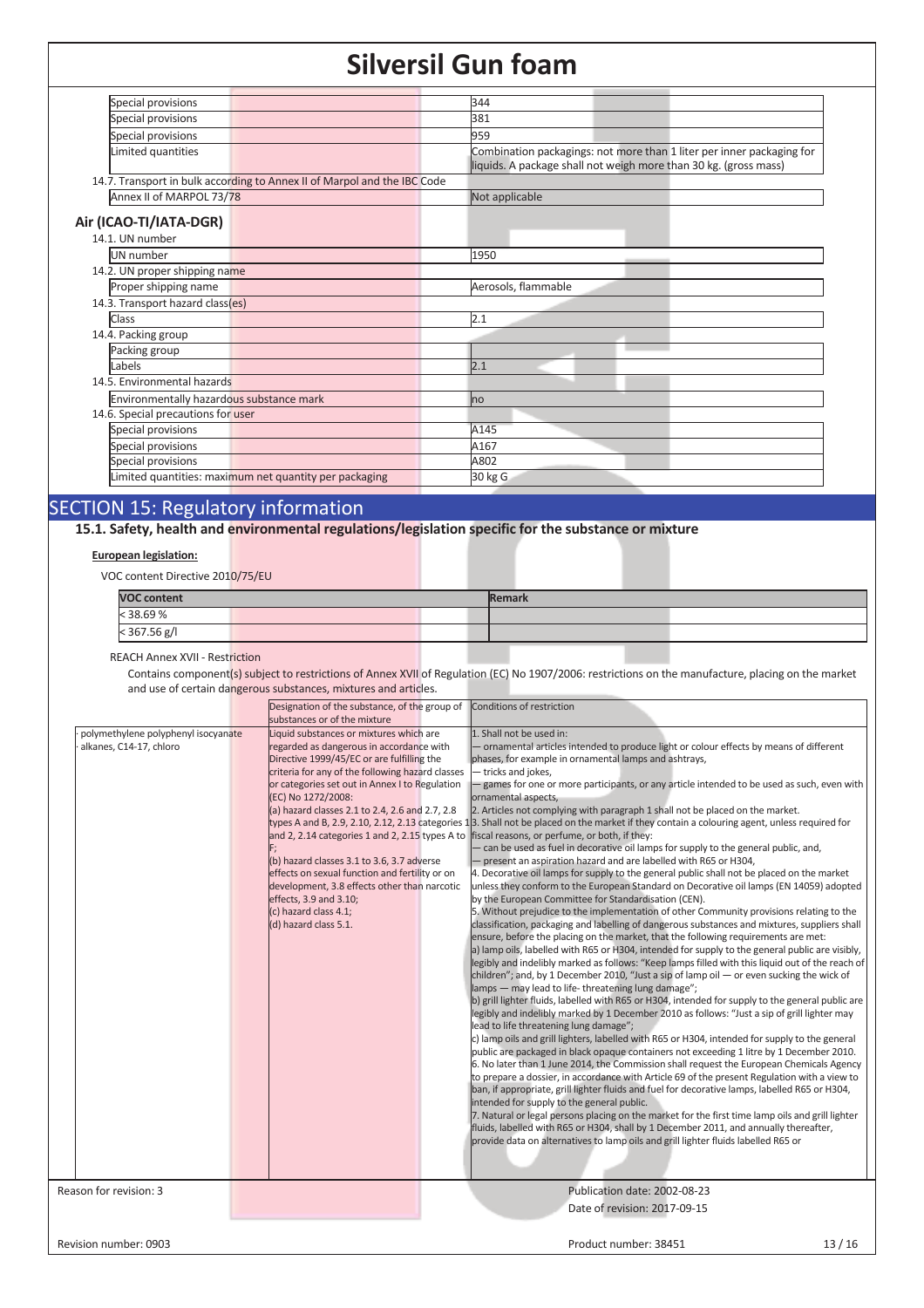|                                                        |                                                                                                    | H304 to the competent authority in the Member State concerned. Member States shall                                                            |
|--------------------------------------------------------|----------------------------------------------------------------------------------------------------|-----------------------------------------------------------------------------------------------------------------------------------------------|
|                                                        | Methylenediphenyl diisocyanate (MDI)                                                               | make those data available to the Commission.'<br>1. Shall not be placed on the market after 27 December 2010, as a constituent of mixtures in |
| polymethylene polyphenyl isocyanate                    | including the following specific isomers: 4,4'-                                                    | concentrations equal to or greater than 0,1 % by weight of MDI for supply to the general                                                      |
|                                                        | Methylenediphenyl diisocyanate; 2,4'-                                                              | public, unless suppliers shall ensure before the placing on the market that the packaging:                                                    |
|                                                        | Methylenediphenyl diisocyanate; 2,2'-                                                              | (a) contains protective gloves which comply with the requirements of Council Directive                                                        |
|                                                        | Methylenediphenyl diisocyanate                                                                     | 89/686/EEC;                                                                                                                                   |
|                                                        |                                                                                                    | (b) is marked visibly, legibly and indelibly as follows, and without prejudice to other                                                       |
|                                                        |                                                                                                    | Community legislation concerning the classification, packaging and labelling of substances<br>and mixtures:                                   |
|                                                        |                                                                                                    | "- Persons already sensitised to diisocyanates may develop allergic reactions when using                                                      |
|                                                        |                                                                                                    | this product.                                                                                                                                 |
|                                                        |                                                                                                    | - Persons suffering from asthma, eczema or skin problems should avoid contact, including                                                      |
|                                                        |                                                                                                    | dermal contact, with this product.<br>- This product should not be used under conditions of poor ventilation unless a protective              |
|                                                        |                                                                                                    | mask with an appropriate gas filter (i.e. type A1 according to standard EN 14387) is used.                                                    |
|                                                        |                                                                                                    | 2. By way of derogation, paragraph 1(a) shall not apply to hot melt adhesives.                                                                |
|                                                        |                                                                                                    |                                                                                                                                               |
|                                                        |                                                                                                    |                                                                                                                                               |
| <b>National legislation Belgium</b>                    |                                                                                                    |                                                                                                                                               |
| Silversil Gun foam                                     |                                                                                                    |                                                                                                                                               |
| No data available                                      |                                                                                                    |                                                                                                                                               |
|                                                        |                                                                                                    |                                                                                                                                               |
| <b>National legislation The Netherlands</b>            |                                                                                                    |                                                                                                                                               |
| Silversil Gun foam                                     |                                                                                                    |                                                                                                                                               |
| Waterbezwaarlijkheid                                   | Z(2)                                                                                               |                                                                                                                                               |
|                                                        | A(2)                                                                                               |                                                                                                                                               |
| <b>National legislation France</b>                     |                                                                                                    |                                                                                                                                               |
| Silversil Gun foam                                     |                                                                                                    |                                                                                                                                               |
| No data available                                      |                                                                                                    |                                                                                                                                               |
| polymethylene polyphenyl isocyanate                    |                                                                                                    |                                                                                                                                               |
| Catégorie cancérogène                                  | 4,4'-Diisocyanate de diphénylméthane; C2                                                           |                                                                                                                                               |
|                                                        |                                                                                                    |                                                                                                                                               |
| <b>National legislation Germany</b>                    |                                                                                                    |                                                                                                                                               |
| Silversil Gun foam                                     |                                                                                                    |                                                                                                                                               |
| WGK                                                    |                                                                                                    | 2; Classification water polluting based on the components in compliance with Verwaltungsvorschrift wassergefährdender                         |
|                                                        | Stoffe (VwVwS) of 27 July 2005 (Anhang 4)                                                          |                                                                                                                                               |
| polymethylene polyphenyl isocyanate                    |                                                                                                    |                                                                                                                                               |
| TA-Luft                                                | 5.2.5;1                                                                                            |                                                                                                                                               |
| TRGS900 - Risiko der                                   |                                                                                                    | 4,4'-Methylendiphenyldiisocyanat; Y; Risiko der Fruchtschädigung braucht bei Einhaltung des Arbeitsplatzgrenzwertes                           |
| Fruchtschädigung                                       | und des biologischen Grenzwertes nicht befürchtet zu werden                                        |                                                                                                                                               |
|                                                        | biologischen Grenzwertes nicht befürchtet zu werden                                                | pMDI (als MDI berechnet); Y; Risiko der Fruchtschädigung braucht bei Einhaltung des Arbeitsplatzgrenzwertes und des                           |
|                                                        |                                                                                                    |                                                                                                                                               |
| Sensibilisierende Stoffe                               |                                                                                                    | 4,4'-Methylendiphenyldiisocyanat; Sah; Atemwegssensibilisierende Stoffe Und Hautsensibilisierende Stoffe, an beiden                           |
|                                                        | Zielorganen Allergien auslösende<br>pMDI (als MDI berechnet); Sa; Atemwegssensibilisierende Stoffe |                                                                                                                                               |
|                                                        |                                                                                                    |                                                                                                                                               |
| TRGS905 - Krebserzeugend<br>TRGS905 - Erbgutverändernd |                                                                                                    | Techn. ("Polymeres") MDI (pMDI) (in Form atembarer Aerosole, A-Fraktion); 2                                                                   |
|                                                        |                                                                                                    | Techn. ("Polymeres") MDI (pMDI) (in Form atembarer Aerosole, A-Fraktion); -                                                                   |
| <b>TRGS905 -</b><br>Fruchtbarkeitsgefährdend           |                                                                                                    | Techn. ("Polymeres") MDI (pMDI) (in Form atembarer Aerosole, A-Fraktion); -                                                                   |
| TRGS905 - Fruchtschädigend                             |                                                                                                    | Techn. ("Polymeres") MDI (pMDI) (in Form atembarer Aerosole, A-Fraktion); -                                                                   |
| Hautresorptive Stoffe                                  | 4,4'-Methylendiphenyldiisocyanat; H; Hautresorptiv                                                 |                                                                                                                                               |
|                                                        | pMDI (als MDI berechnet); H; Hautresorptiv                                                         |                                                                                                                                               |
| alkanes, C14-17, chloro                                |                                                                                                    |                                                                                                                                               |
| TA-Luft                                                | 5.2.5;                                                                                             |                                                                                                                                               |
| TRGS900 - Risiko der                                   |                                                                                                    | Chloralkane, C14-17 (Chlorierte Paraffine C14-17); Y; Risiko der Fruchtschädigung braucht bei Einhaltung des                                  |
| Fruchtschädigung                                       |                                                                                                    | Arbeitsplatzgrenzwertes und des biologischen Grenzwertes nicht befürchtet zu werden                                                           |
| Hautresorptive Stoffe                                  | Chloralkane, C14-17 (Chlorierte Paraffine C14-17); H; Hautresorptiv                                |                                                                                                                                               |
|                                                        |                                                                                                    |                                                                                                                                               |
| <b>National legislation United Kingdom</b>             |                                                                                                    |                                                                                                                                               |
| Silversil Gun foam                                     |                                                                                                    |                                                                                                                                               |
| No data available                                      |                                                                                                    |                                                                                                                                               |
| polymethylene polyphenyl isocyanate                    |                                                                                                    |                                                                                                                                               |
| <b>Skin Sensitisation</b>                              | Isocyanates, all (as -NCO) Except methyl isocyanate; Sen                                           |                                                                                                                                               |
| Respiratory sensitisation                              | Isocyanates, all (as -NCO) Except methyl isocyanate; Sen                                           |                                                                                                                                               |
| Other relevant data                                    |                                                                                                    |                                                                                                                                               |
| Silversil Gun foam                                     |                                                                                                    |                                                                                                                                               |
| No data available                                      |                                                                                                    |                                                                                                                                               |
|                                                        |                                                                                                    |                                                                                                                                               |
| polymethylene polyphenyl isocyanate                    |                                                                                                    |                                                                                                                                               |
| IARC - classification                                  | 3; Polymethylene polyphenyl isocyanate                                                             |                                                                                                                                               |
|                                                        |                                                                                                    |                                                                                                                                               |
| Reason for revision: 3                                 |                                                                                                    | Publication date: 2002-08-23                                                                                                                  |
|                                                        |                                                                                                    | Date of revision: 2017-09-15                                                                                                                  |
|                                                        |                                                                                                    |                                                                                                                                               |
| Revision number: 0903                                  |                                                                                                    | Product number: 38451<br>14/16                                                                                                                |
|                                                        |                                                                                                    |                                                                                                                                               |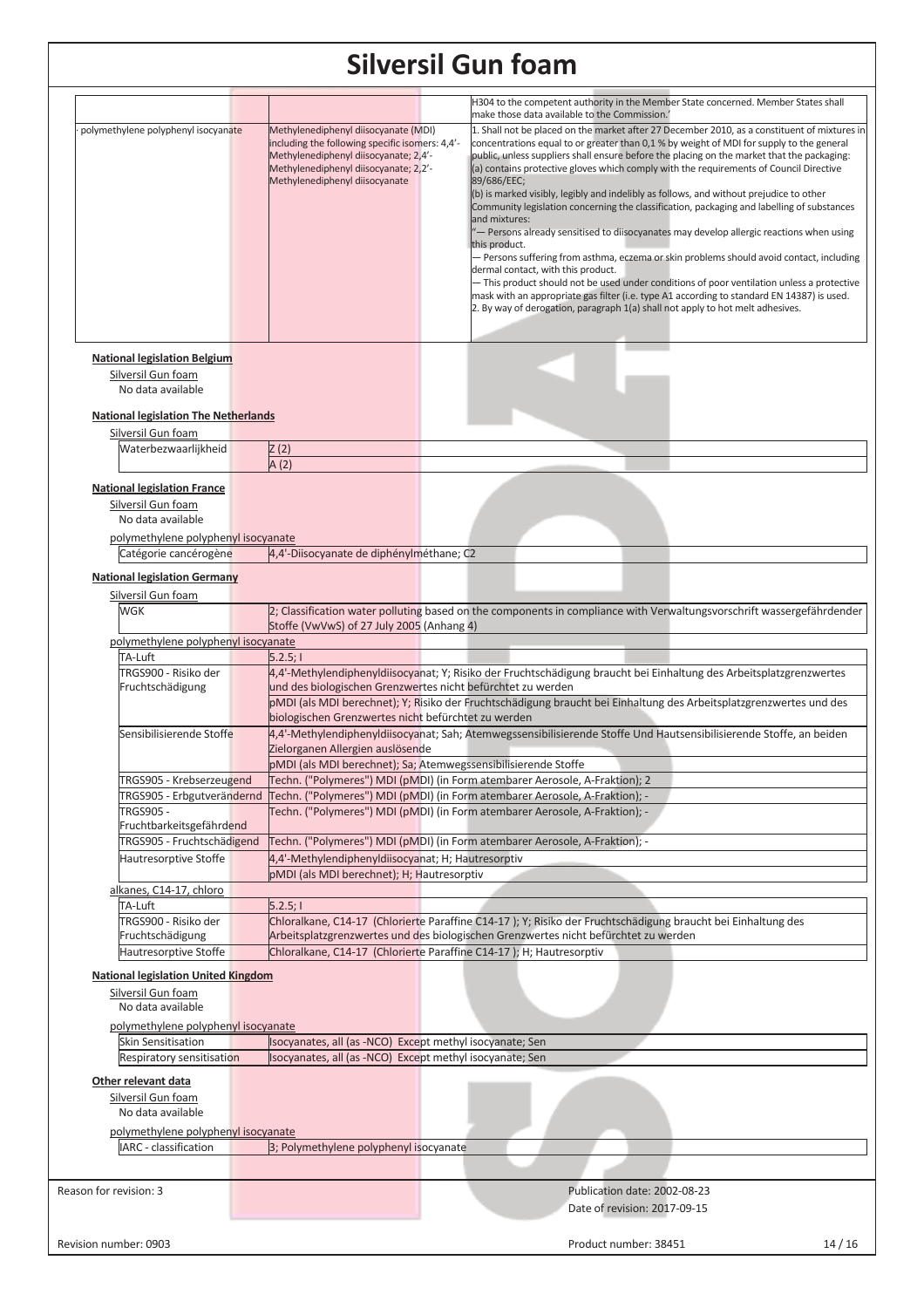| <b>Silversil Gun foam</b> |                                                                                 |                                                                                                                         |                |                       |                              |                          |  |  |
|---------------------------|---------------------------------------------------------------------------------|-------------------------------------------------------------------------------------------------------------------------|----------------|-----------------------|------------------------------|--------------------------|--|--|
|                           | alkanes, C14-17, chloro                                                         |                                                                                                                         |                |                       |                              |                          |  |  |
|                           | <b>ARC</b> - classification                                                     | 2B; Chlorinated paraffins                                                                                               |                |                       |                              |                          |  |  |
|                           | 15.2. Chemical safety assessment                                                | No chemical safety assessment has been conducted for the mixture.                                                       |                |                       |                              |                          |  |  |
|                           | alkanes, C14-17, chloro                                                         | A chemical safety assessment has been performed.                                                                        |                |                       |                              |                          |  |  |
|                           | <b>SECTION 16: Other information</b>                                            |                                                                                                                         |                |                       |                              |                          |  |  |
|                           |                                                                                 | Full text of any H-statements referred to under heading 3:                                                              |                |                       |                              |                          |  |  |
|                           | H220 Extremely flammable gas.<br>H222 Extremely flammable aerosol.              |                                                                                                                         |                |                       |                              |                          |  |  |
|                           |                                                                                 | H229 Pressurised container: May burst if heated.                                                                        |                |                       |                              |                          |  |  |
|                           | H315 Causes skin irritation.                                                    | H280 Contains gas under pressure; may explode if heated.                                                                |                |                       |                              |                          |  |  |
|                           | H317 May cause an allergic skin reaction.                                       |                                                                                                                         |                |                       |                              |                          |  |  |
|                           | H319 Causes serious eye irritation.<br>H332 Harmful if inhaled.                 |                                                                                                                         |                |                       |                              |                          |  |  |
|                           |                                                                                 | H334 May cause allergy or asthma symptoms or breathing difficulties if inhaled.                                         |                |                       |                              |                          |  |  |
|                           | H335 May cause respiratory irritation.<br>H351 Suspected of causing cancer.     |                                                                                                                         |                |                       |                              |                          |  |  |
|                           |                                                                                 | H362 May cause harm to breast-fed children.                                                                             |                |                       |                              |                          |  |  |
|                           | H400 Very toxic to aquatic life.                                                | H373 May cause damage to organs through prolonged or repeated exposure if inhaled.                                      |                |                       |                              |                          |  |  |
|                           |                                                                                 | H410 Very toxic to aquatic life with long lasting effects.                                                              |                |                       |                              |                          |  |  |
|                           |                                                                                 | H413 May cause long lasting harmful effects to aquatic life.                                                            |                |                       |                              |                          |  |  |
|                           |                                                                                 |                                                                                                                         |                |                       |                              |                          |  |  |
|                           | $(*)$<br>CLP (EU-GHS)                                                           | <b>INTERNAL CLASSIFICATION BY BIG</b><br>Classification, labelling and packaging (Globally Harmonised System in Europe) |                |                       |                              |                          |  |  |
|                           | <b>DMEL</b>                                                                     | <b>Derived Minimal Effect Level</b>                                                                                     |                |                       |                              |                          |  |  |
|                           | <b>DNEL</b>                                                                     | Derived No Effect Level                                                                                                 |                |                       |                              |                          |  |  |
|                           | <b>EC50</b>                                                                     | <b>Effect Concentration 50 %</b>                                                                                        |                |                       |                              |                          |  |  |
|                           | ErC50<br><b>LC50</b>                                                            | EC50 in terms of reduction of growth rate<br>Lethal Concentration 50 %                                                  |                |                       |                              |                          |  |  |
|                           | LD50                                                                            | Lethal Dose 50 %                                                                                                        |                |                       |                              |                          |  |  |
|                           | <b>NOAEL</b>                                                                    | No Observed Adverse Effect Level                                                                                        |                |                       |                              |                          |  |  |
|                           | <b>NOEC</b>                                                                     | No Observed Effect Concentration                                                                                        |                |                       |                              |                          |  |  |
|                           | OECD<br>PBT                                                                     | Organisation for Economic Co-operation and Development<br>Persistent, Bioaccumulative & Toxic                           |                |                       |                              |                          |  |  |
|                           | PNEC                                                                            | <b>Predicted No Effect Concentration</b>                                                                                |                |                       |                              |                          |  |  |
|                           | <b>STP</b>                                                                      | <b>Sludge Treatment Process</b>                                                                                         |                |                       |                              |                          |  |  |
|                           | vPvB                                                                            | very Persistent & very Bioaccumulative                                                                                  |                |                       |                              |                          |  |  |
|                           | M-factor                                                                        |                                                                                                                         |                |                       |                              |                          |  |  |
|                           | alkanes, C14-17, chloro<br>alkanes, C14-17, chloro                              |                                                                                                                         | 100<br>10      | Acute                 |                              | <b>BIG</b><br><b>BIG</b> |  |  |
|                           |                                                                                 |                                                                                                                         |                | Chronic (NRD)         |                              |                          |  |  |
|                           | <b>Specific concentration limits CLP</b><br>polymethylene polyphenyl isocyanate |                                                                                                                         | $C \geq 5%$    | Eye Irrit 2;H319      |                              | analogous to Annex VI    |  |  |
|                           |                                                                                 |                                                                                                                         | $C \geq 5%$    | Skin Irrit 2;H315     |                              | analogous to Annex VI    |  |  |
|                           |                                                                                 |                                                                                                                         | $C \ge 0.1 \%$ | Resp Sens 1;H334      |                              | analogous to Annex VI    |  |  |
|                           |                                                                                 |                                                                                                                         | $C \geq 5%$    | <b>STOT SE 3;H335</b> |                              | analogous to Annex VI    |  |  |
|                           |                                                                                 |                                                                                                                         |                |                       |                              |                          |  |  |
|                           |                                                                                 |                                                                                                                         |                |                       |                              |                          |  |  |
|                           |                                                                                 |                                                                                                                         |                |                       |                              |                          |  |  |
|                           |                                                                                 |                                                                                                                         |                |                       |                              |                          |  |  |
|                           |                                                                                 |                                                                                                                         |                |                       |                              |                          |  |  |
|                           |                                                                                 |                                                                                                                         |                |                       |                              |                          |  |  |
|                           |                                                                                 |                                                                                                                         |                |                       |                              |                          |  |  |
|                           |                                                                                 |                                                                                                                         |                |                       |                              |                          |  |  |
|                           |                                                                                 |                                                                                                                         |                |                       |                              |                          |  |  |
|                           |                                                                                 |                                                                                                                         |                |                       |                              |                          |  |  |
|                           |                                                                                 |                                                                                                                         |                |                       |                              |                          |  |  |
|                           |                                                                                 |                                                                                                                         |                |                       |                              |                          |  |  |
|                           |                                                                                 |                                                                                                                         |                |                       |                              |                          |  |  |
|                           |                                                                                 |                                                                                                                         |                |                       |                              |                          |  |  |
| Reason for revision: 3    |                                                                                 |                                                                                                                         |                |                       | Publication date: 2002-08-23 |                          |  |  |
|                           |                                                                                 |                                                                                                                         |                |                       | Date of revision: 2017-09-15 |                          |  |  |
|                           |                                                                                 |                                                                                                                         |                |                       |                              |                          |  |  |
|                           | Revision number: 0903                                                           |                                                                                                                         |                |                       | Product number: 38451        | 15/16                    |  |  |